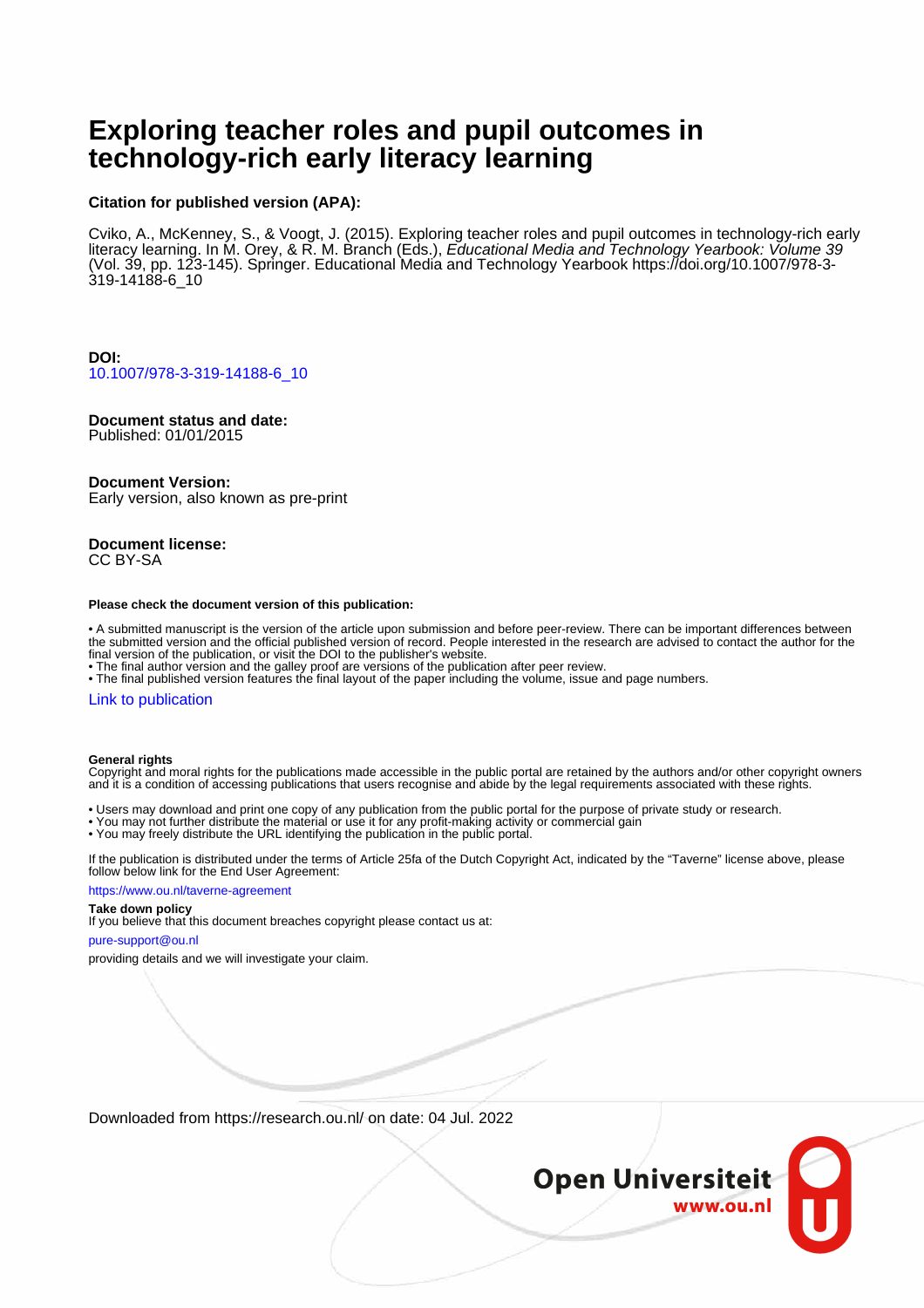Cviko, A., McKenney, S. & Voogt, J. (2015). Exploring teacher roles and pupil outcomes in technologyrich early literacy learning. In M. Orey & R. M. Branch (Eds.) Educational Media and Technology Yearbook Volume 39 (pp. 123-145). London: Springer.

# **Exploring teacher roles and pupil outcomes in technology-rich early literacy learning**

Amina Cviko

Department of Educational Sciences, Faculty of Behavioral Sciences, University of Twente, Postbox 217, 7500AE Enschede, The Netherlands.

Susan McKenney Welten Institute, Open University of the Netherlands & Department of Instructional Technology, Faculty of Behavioral Sciences, University of Twente, Postbox 217, 7500AE Enschede, The Netherlands.

Joke Voogt University of Amsterdam & Windesheim University of Applied Sciences Nieuwe Prinsengracht 130 1018VZ Amsterdam, The Netherlands

### **Keywords**

*Technology, early literacy, teachers as designers*

#### **Summary**

The present study focused on the involvement of Dutch kindergarten teachers in curriculum (design and) implementation of PictoPal activities in three different roles: executor-only, re-designer, and co-designer. PictoPal refers to ICT-rich on- and off- computer activities for early literacy. In the executor-only role, teachers were not involved in design, they implemented ready-made PictoPal activities in their classes. The re-designer and codesigner roles involved teams of teachers in a purposeful act of adjusting, respectively designing and implementing PictoPal. The aim of this study was to understand how teacher roles influence implementation of PictoPal and pupil learning outcomes. Case studies were used to examine each teacher role, and a cross-case analysis was undertaken to compare teacher roles with each other on a common set of measures: teacher perceptions about their role, curriculum practicality, and co-ownership; integration of on- and off-computer activities, and pupil learning. The data was gathered using interviews, checklists, and pre- and post-tests. The findings of this study showed that each teacher role (executor-only, re-designer, and co-designer) contributes significantly to the effectiveness of ICT-rich early literacy learning activities. Significant differences in integration of the on- and off-computer activities were found between the three teacher roles. Teachers as co-designers showed highest extent of integration. Across teacher roles, pupil learning outcomes were not straightforwardly related to the extent of integration. However, teachers as co-designers felt a sense of co-ownership towards PictoPal, which yielded high degrees of integration and willingness to extend implementation of PictoPal beyond the research context. Based on this study, it can be recommended that schools wishing to support early literacy development in kindergarten could responsibly choose to do so by engaging their teachers in collaborative design of ICT-rich activities.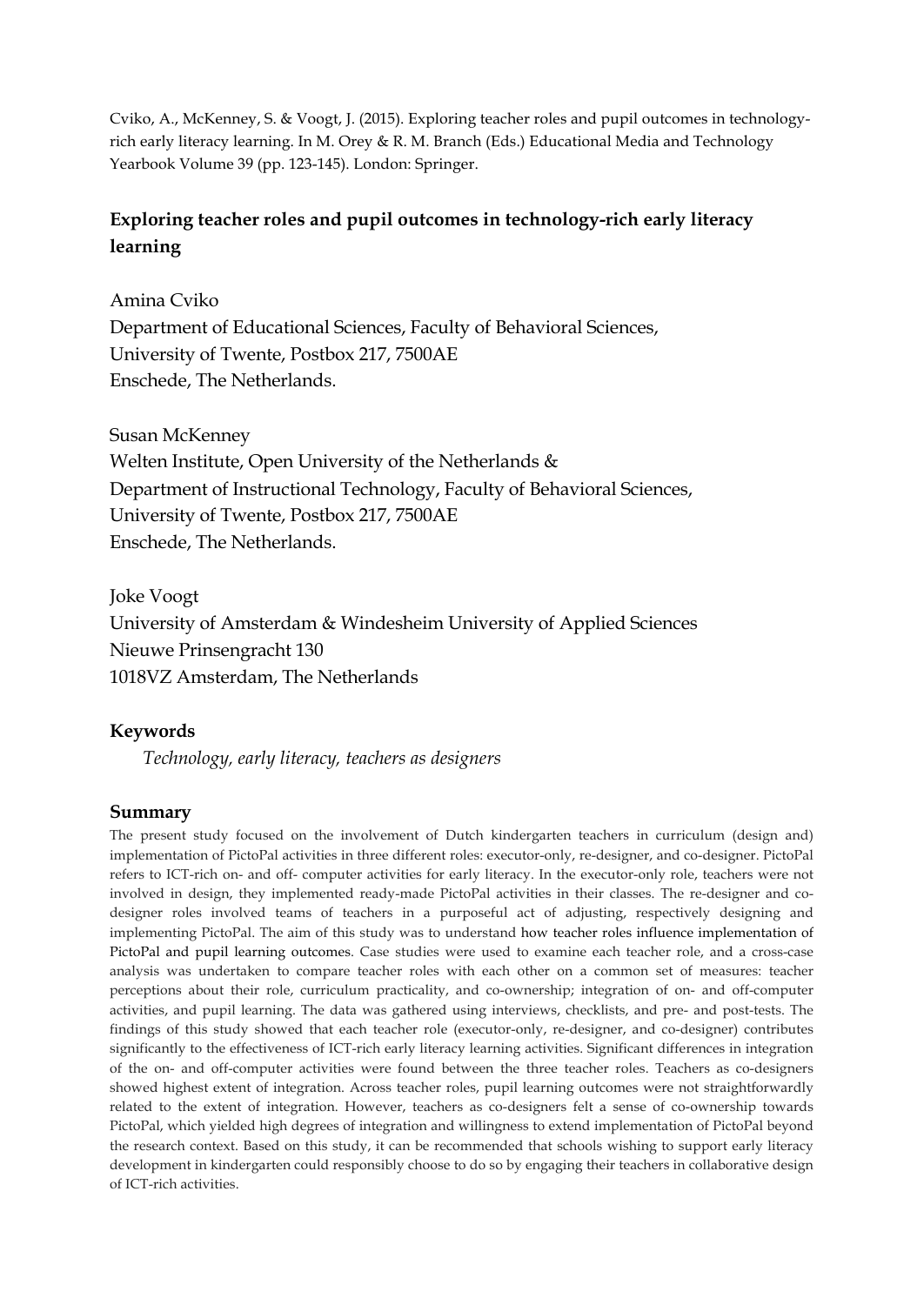### **1. BACKGROUND: A STUDY ABOUT TEACHER ROLES**

This study is concerned with three roles for teachers in enabling information and communications technology (ICT)-rich early literacy learning: executor-only, redesigner, co-designer. The executor-only role involved teachers in implementing ready-to-use ICT-rich early literacy activities. The re-designer role and the co-designer role each involved teachers in designing activities before implementing them. In the redesigner role, teachers collaboratively adapted ready-to-use activities and materials for their current curriculum. In the co-designer role, teachers collaboratively designed completely new learning activities and materials for their classes. The executor-only role requires teachers to invest time and effort in implementation, the re- and codesigner roles require teachers to invest their time and efforts in collaborative design as well as implementation.

The role differentiation is based on the premise that teachers' involvement in curriculum design can influence curriculum implementation, and in so doing, influence pupil learning outcomes. When the use of ICT is planned, structured and integrated effectively by teachers, an ICT-rich learning environment can contribute to pupil's literacy attainment (Higgins, 2003). Participation by teachers in curriculum design activities, such as engaging in aligning a new curriculum unit with existing curriculum and classroom activities can contribute to curriculum implementation (Penuel, Fishman, Yamaguchi, & Gallagher, 2007) and to improved student learning outcomes (Fishman, Marx, Best, & Tal, 2003). Also, teacher involvement in curriculum design can create a sense of co-ownership in teachers towards the curriculum (Fullan, 2003). The investments teachers are willing to make in implementing innovating curricula (e.g. as is the case with activities for ICT-rich learning) are particularly influenced by their perceptions concerning three elements of curriculum practicality: the effort required and the benefits gained i.e. cost-benefit ratio; how well innovation is specified i.e. instrumentality; and alignment with classroom needs i.e. congruence (Doyle & Ponder, 1978). Also, teacher perceptions about teaching/learning, ICT and subject matter can influence implementation of ICT-rich curricula (Tondeur, Valcke, & van Braak, 2008; Niess, 2005).

Several assumptions underlie the study about teacher roles in the design and implementation of ICT-rich learning activities. First, an active role in design of ICTrich learning activities positively influences classroom implementation. Second, teacher perceptions about teaching/learning, ICT, early literacy influence implementation of ICT-rich learning activities. Third, curriculum implementation influences pupil learning outcomes.

Teacher involvement in curriculum development can foster curriculum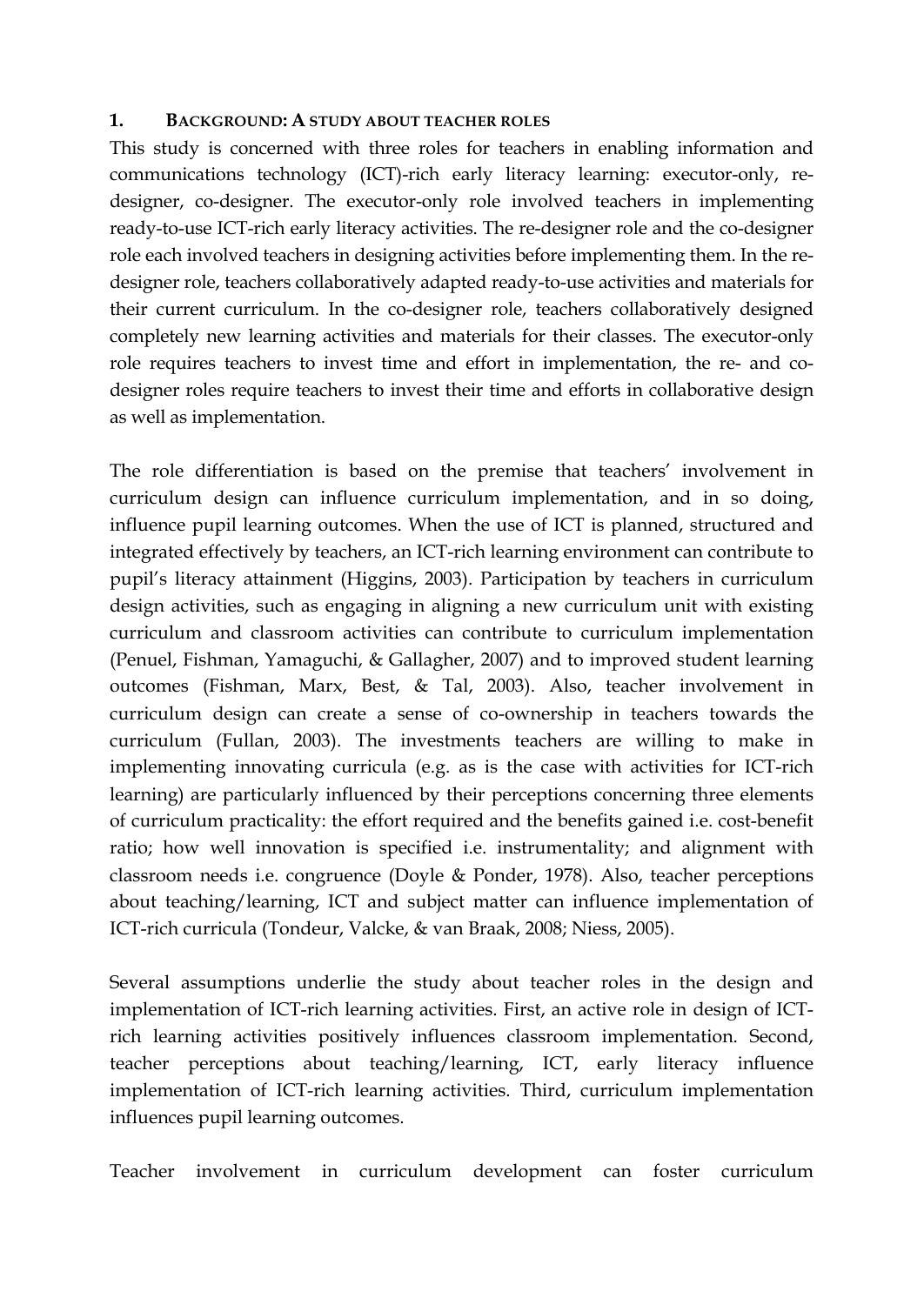implementation (Fullan, 2003; Carl, 2005). Specifically, teachers participating in designing together curricular activities (e.g. opportunities for classroom activities) can contribute to improved classroom practice (Garet, Porter, Desimone, Birman, & Yoon, 2001). Yet such work can be conducted in many ways. Teacher involvement in curriculum design can take various forms, necessitating different tasks and effort while creating and using activities and materials. Different forms of teacher involvement in curriculum design can have a differential impact on teachers' sense of co-ownership, perceptions about the practicality of curriculum activities, and curriculum implementation and attainment. The problem underlying this study is the need for understanding various forms of teacher involvement in designing ICTrich learning activities and how they contribute to implementation of ICT-rich learning and pupil learning outcomes. This study focuses on forms of active involvement in curriculum design (roles) and the question of whether a particular one is optimal for teachers and pupils.

Specific forms of active involvement during design are shaped by the aforementioned teacher roles (executor-only, re-designer, co-designer). These roles, together with teacher perceptions, are likely to influence how teachers integrate ICTrich learning in their classrooms. In this study, teachers in each role used on- and offcomputer activities for early literacy, called PictoPal. For this study, effectiveness of ICT-rich learning environment (ICT-rich learning activities PictoPal) is defined in terms of pupil learning outcomes. With the aim of discovering the comparative benefits and drawbacks of each role, the study examined teacher perceptions, classroom implementation and pupil learning outcomes, in and across each role. The research question guiding the study was:

*"Which teacher role (executor-only, re-designer, or co-designer) contributes most to the effectiveness of an ICT-rich learning environment for early literacy?"*

The research question was addressed in four sub-studies. Three sub-studies focused on a particular teacher role (executor-only, re-designer, or co-designer) and one cross-case sub-study focused on the comparative differences across the three teacher roles. Taken together, this study examines the impact of teacher roles on implementation of ICT-rich activities and pupil learning outcomes in the context of early literacy learning.

### **2 CONTEXTUALIZING THE STUDY**

# **2.1 Early literacy development of young children**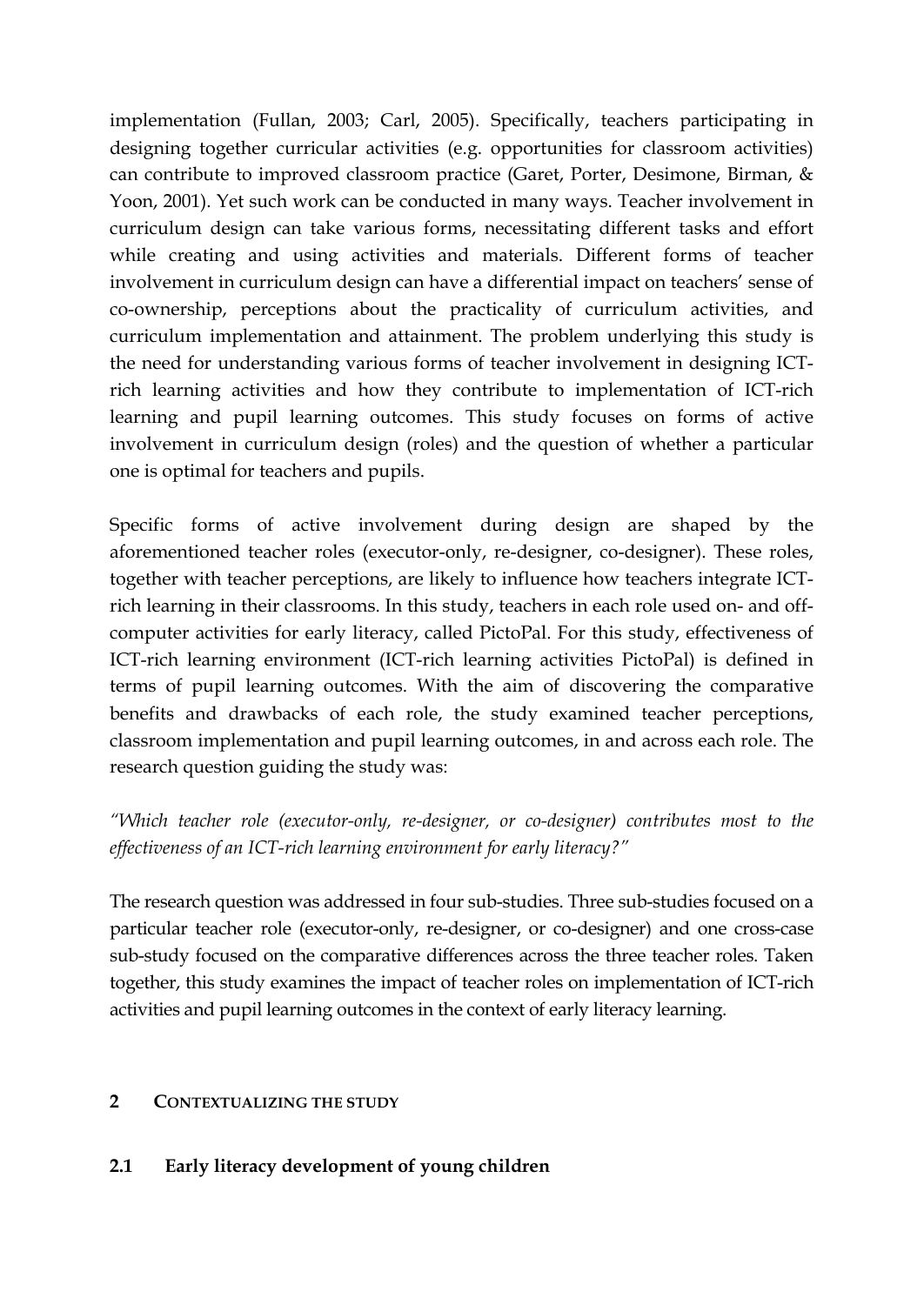The importance of early literacy has been long-established by research and endorsed by experts. Literacy skills involve the ability to communicate by means of reading and writing (Verhoeven & Aarnoutse, 1999). Children need literacy skills to successfully participate in their educational careers and society. In the Netherlands, primary school education promotes literacy acquisition in children aged 4-12 years. During the first two years of Dutch primary education, 4-6-year-olds develop early literacy skills. Early literacy refers to development of oral language (speaking, listening), written language (reading and writing, often in combination with pictures and scribbling), and conceptual skills (Cooper, 1993). The Dutch reference framework identifies four language domains for primary education (1) Verbal language skills: conversation skills, listening and speaking; (2) Reading skills; (3) Writing skills; and (4) Concepts (Expertisecentrum Nederlands, 2010). Each of these language domains are represented in the national attainment targets for kindergarten literacy: (1) functional reading and writing (2) functions of written language (3) relationship between spoken and written language, (4) language awareness, (5) book orientation, (6) technical reading and writing, (7) reading comprehension and writing, (8) story concepts and (9) alphabetical principle (phoneme-grapheme link).

The formulation of the attainment targets for literacy and language education aims to support teachers in developing their early literacy curricula (Verhoeven & Aarnoutse, 1999). This implies that early literacy curricula should address a broad array of early literacy skills. According to Justice and Pullen (2003) teachers should view early literacy as an integrated package of areas of skills and focus equally on written and oral behaviours in young children, including, for instance, understanding the function and form of print and the relationship between oral and written language. Over-emphasis on one aspect of early literacy skill can limit teachers' views of the broader picture (Elster, 2010). According to McKenney, Bradley, and Boschman (2012), a narrowed view about early literacy may lead to curricula which over-emphasize pre-reading skills (e.g. lettersound linkage and technical reading), and under-emphasize writing abilities, and conceptual development. According to Snow (2006), the essence of operating literately is not simply the operation of the various components, but the process of constructing meaning; she argues that instruction should not focus on the components without linking them to the central purpose. From their observations of early literacy classroom practices, Neuman and Roskos (2005) suggest that generally young children are subjected to a narrow, limited curriculum, for instance targeted to basic sounds and letter skills. Snow (2006) identified a concern that children at risk are likely to be provided pre-reading skills focused instruction that fails to emphasize meaning, as a result of a limited view about early literacy. Justice and Pullen (2003) recommend early literacy activities that address both written language and phonological awareness, including meaningful opportunities for knowledge attainment as well as explicit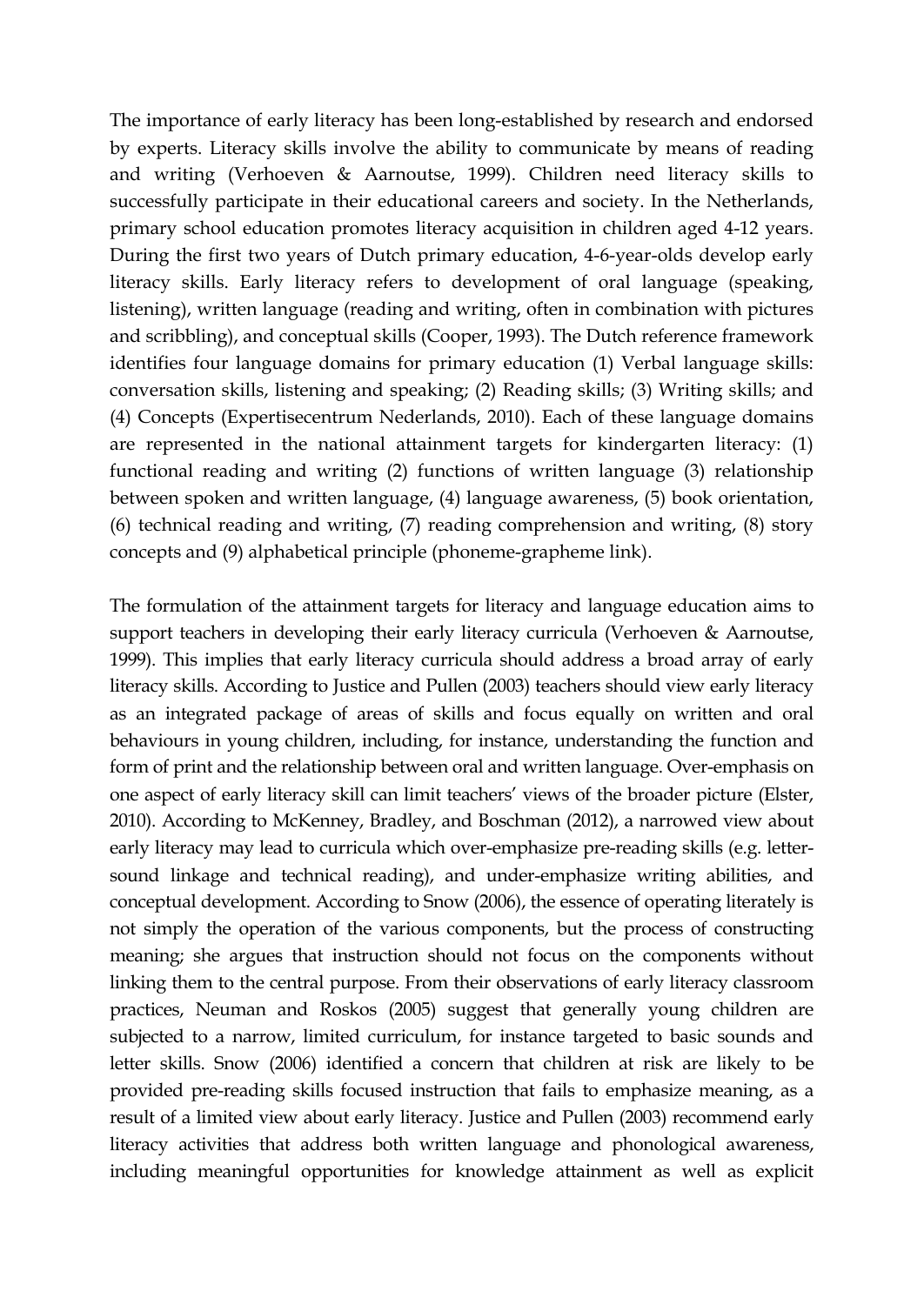exposure to key concepts. Also, Neuman and Roskos (2005) recommend a supportive learning environment with a wide variety of reading and writing resources that actively build language and conceptual knowledge, and instruction that integrates meaningful learning with foundational skills.

# **2.2 Technology integration**

The potential of ICT-applications to support early literacy development in children aged 4-6 has been demonstrated through prior research. For example by storybooks on the computer, which combine multimedia and interactive additions that support aspects of literacy (De Jong & Bus, 2003). When integrated with other activities, ICT has the potential to support children in learning key concepts and the functions of language (McKenney & Voogt, 2009). Segers and Verhoeven (2005) found that language games can stimulate early literacy skills in children, however because children engage in interacting with peers about their computer use, the authors suggested that the link between computer activities and classroom activities should be considered as a factor influencing pupil early literacy learning outcomes. Experts agree that teachers should address early literacy in developmentally appropriate ways, integrating technology to support the meaningful learning (International Reading Association, 2009).

Technology integration refers to incorporating technology in meaningful and authentic ways into the curriculum and day-to-day practices to support early literacy development of young children (McManis & Gunnewig, 2012). Nowadays, technology is present in everyday lives of young children. For instance, youngsters now regularly observe someone produce an on-screen text to convey a message for a communicative purpose. Technology-integrated activities in early literacy development can prepare children for using technology as a communication tool, for instance by writing with technology (Merchant, 2007). Niederhauser and Lindstrom (2006) found that technology-using kindergarten teachers perceive interactive activities with technology as a communication tool to yield good or successful implementation.

Primary schools have invested in applications of ICT, such as computers and educational software for teachers and pupils to promote effectiveness of teaching and pupil learning outcomes (Higgins, 2003). Research shows that ICT-integration into existing classroom practice by teachers is challenging (Turbill, 2001), and that teachers struggle to use computers in their classrooms effectively (Gimbert & Cristol, 2004; Merchant, 2007). According to Merchant (2007), little research answers teachers' questions on how to integrate ICT as a tool effectively. Technology-rich activities can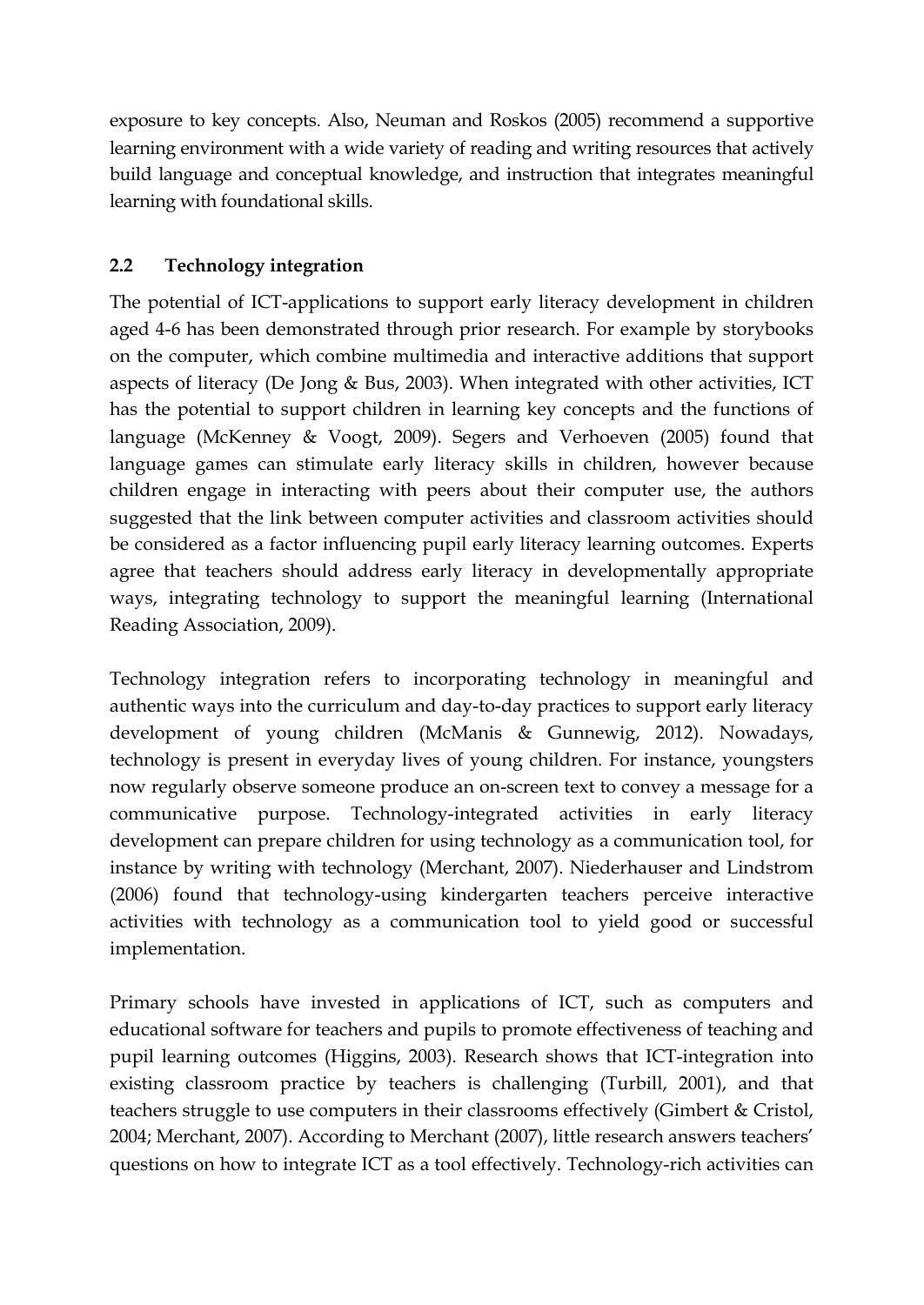be effective in kindergarten classes, only if teachers use technology in developmentally appropriate ways, offering pupils engagement that is fitting in terms of age, culture and individual needs (Parette, Quesenberry & Blum, 2010). While technology integration offers multiple opportunities to address a wide range of early literacy learning goals, doing so places high demands on teachers.

# **2.3 PictoPal**

Through integrated computer- and classroom activities, children can learn the functions of written language in meaningful ways. PictoPal refers to ICT-rich on- and off-computer activities for early literacy. PictoPal consists of eight on- and offcomputer activities and focuses on supporting four national interim attainment target goals for early literacy: (1) functional reading and writing, (2) functions of written language, (3) relationship between spoken and written language, and (4) linguistic awareness. An example of a PictoPal on-computer activity is that children compose and print a list of ingredients using software featuring written and spoken words, and pictograms. Off-computer children then engage in a play activity to 'buy' the ingredients listed on the printed page (e.g. in the store corner of the classroom) in order to cook a dinner (e.g. in the kitchen area of the classroom). Figure 1.1 shows an example of an on-and off-computer activity in which children engage in writing a recipe and then following it.



*Figure 1.1* On-computer activity: writing a recipe (left), off-computer activity: using the recipe to cook (right)

In using PictoPal, teachers focus on integrating activities to convey the purposes of language in a meaningful way and engage children in exploring the functions of written language themselves. In this way, teachers actively address interim goals concerning the functions of language. When teachers implement PictoPal on- and offcomputer activities in integrated fashion, PictoPal can stimulate early literacy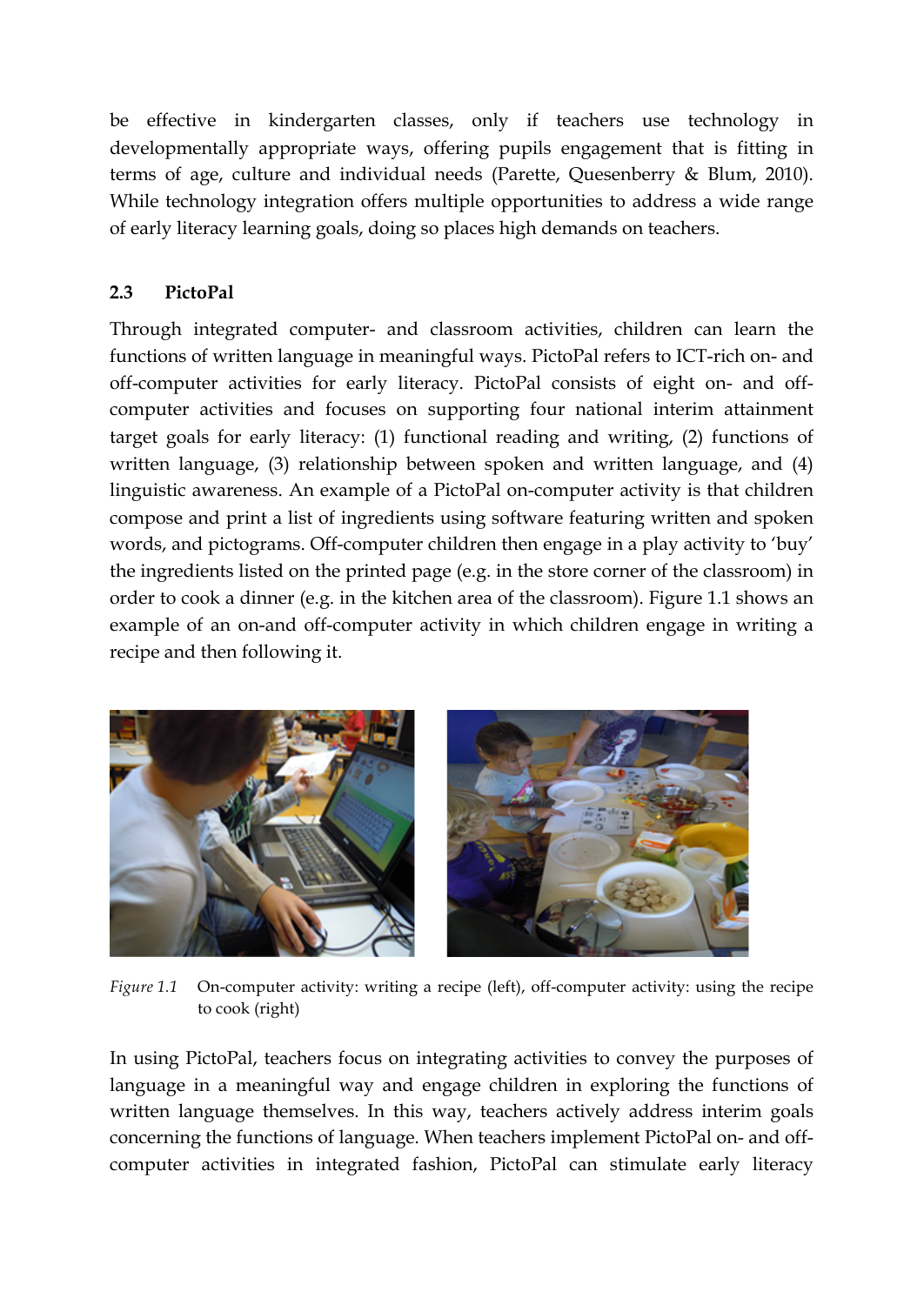development in children and contribute to reaching the interim goals (McKenney & Voogt, 2009). Greater effects on pupil learning outcomes were found when teachers implemented PictoPal on computer activities together with other activities, than when teachers implemented PictoPal on computer activities only (Verseput, 2008). The three teacher roles (executor-only, re-designer, co-designer) aim to support pupils' early literacy development by stimulating teachers in the integration of onand off-computer learning activities.

# **3 THEORETICAL FRAMEWORK**

# **3.1 Teacher involvement in curriculum design**

Development of early literacy can be supported through technology-integrated curricula, yet the overall influence of technology on children's literacy development is determined by the teacher (Labbo & Reinking, 2003). It is the teachers who embrace, resist or try-out technology as a tool to support teaching and learning. Also, to successfully implement ICT-rich activities, teachers need to understand how to use teaching strategies with technology, why technology is important to young children and also show ability to use the technology and apply it in the classroom (Parette et al., 2010).

In the present study, an active role of teachers in designing ICT-rich learning activities is assumed to positively influence classroom implementation. Successful curriculum implementation further implies teachers to be actively involved in collaborative curriculum development (Carl, 2009). This section discusses key issues related to engaging teachers in collaborative curriculum design.

First, active participation in collaborative development of learning activities and materials can foster understanding of the curriculum (Crow & Pounder, 2000) and create a sense of co-ownership among participants (Fullan, 2003). Teacher involvement in collaborative design of curriculum materials can foster implementation of technology-integrated curricula as well. Penuel, Fishman et al. (2007) found that teacher engagement in planning for implementation was significant for promoting implementation. Teachers need to be informed enactors of ICTintegrated curricula in order to implement curricula successfully. Collaborative curriculum development by teachers should feature hands-on opportunities and examples of technology-integrated lessons to support teachers to successfully integrate technology (Keengwe & Onchwari, 2009). Collaboration in teams and subsequent continuous support in early stages of implementation could help teachers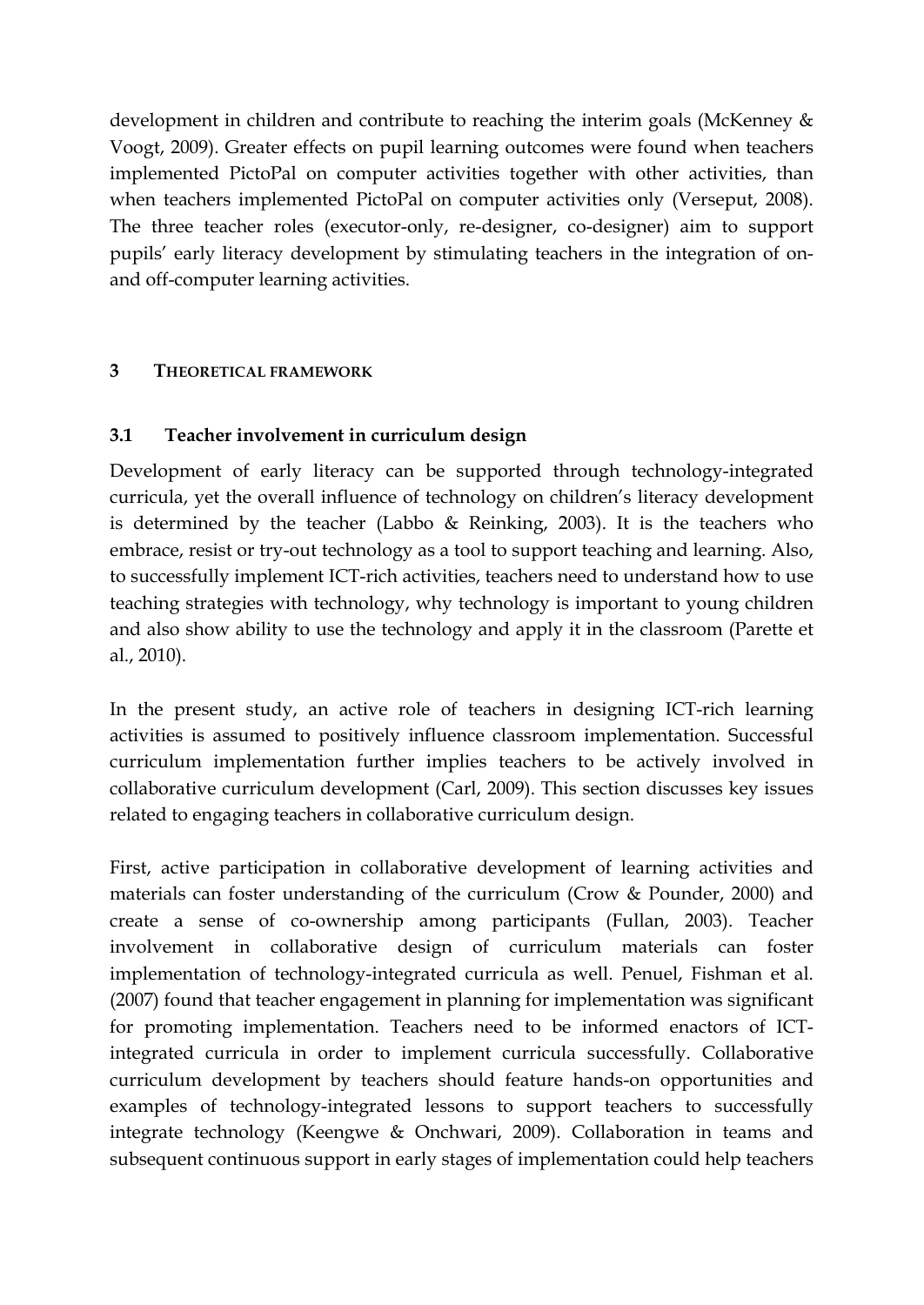understand to effectively implement curriculum materials in classrooms (Parette et al., 2010).

Second, co-ownership towards a new curriculum is considered an important factor for curriculum implementation because it seems to drive curriculum use and sustained curriculum change/reform (Fullan, 2011). According to Carl (2005, 2009) the teacher role as implementer of a curriculum, developed by curriculum specialists is detrimental to the teacher experience of taking ownership of a curriculum. Through involvement in curriculum development, teachers may experience ownership of the developed curriculum (Kirk & MacDonald, 2001; Carl, 2009; Fullan, 2003). Teachers' commitment, which can be seen as an indicator of teachers' sense of ownership towards new curriculum, has been shown to significantly account for variance in degree of curriculum use in the context of innovative curricula (Abrami, Poulsen, & Chambers, 2004).

Third, curriculum practicality is an important factor determining if teachers will implement an innovation. Involvement in design could influence teacher perceptions of practicality of the design, which in turn could influence curriculum implementation. Curriculum practicality involves three aspects: (1) how well a curriculum is specified, (2) how congruent a curriculum is with classroom, and (3) the ratio of effort required to benefits gained (Doyle & Ponder, 1978). This stance has also been corroborated through recent studies. Teachers' perceptions of costs, successful implementation, and the value of a curriculum determine for a part the actual curriculum use (Abrami et al., 2004). Also, a fit with existing classroom practice can be of influence on effective implementation (Abrami et al., 2004). De Grove, Bourgonjon, and Van Looy (2012) found that teacher perceptions of technology fitting the current curriculum are linked with teacher perceived intention to use technology. Teachers weigh off their investment in curriculum innovation in relation to the potential and actual benefits gained from it (Doyle & Ponder, 1978). When involving teachers in implementation of innovative curricula, teachers are often faced with considerations about how feasible a curriculum is to implement in their classrooms. To conclude, teacher involvement in curriculum design is assumed to be positively related to successful implementation of technology-integrated curriculum materials. In case of ICT-rich activities for early literacy, successful implementation refers to integration of on- and off-computer learning activities to support early literacy learning.

Teacher involvement during design could presumably be affected by teacher perceptions about their roles. Teachers who are able to adopt a particular role could be expected to perform well in that role. One's knowledge of the nature of a role in a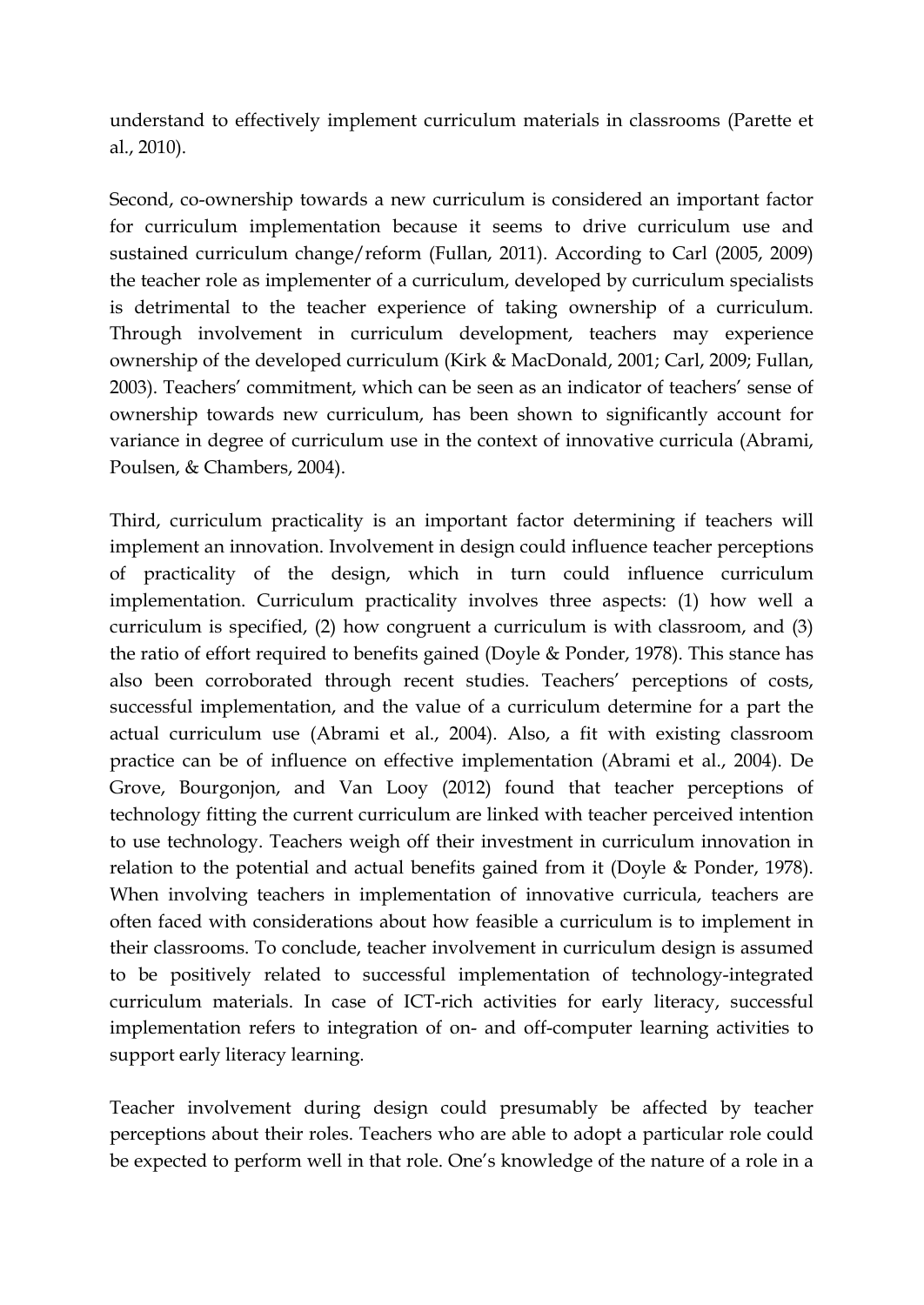team and the situation when a particular role should be adopted, is related to team member performance (Mumford, Van Iddekinge, Morgeson, & Campion, 2008). The following section addresses additional teacher perceptions that could influence design and implementation.

# **3.2 Teacher perceptions influence implementation**

Teacher perceptions about teaching/learning, ICT, and early literacy are assumed in this study to influence curriculum implementation. Teacher perceptions are defined in this study as perspectives, experiences and personal feelings of teachers. Several studies showed that teachers' views on teaching/learning and ICT influence the way ICT-rich curricula are implemented (Tondeur, Valcke, & van Braak, 2008; Niess, 2005). Positive teacher perceptions of technology's influence on student achievement and classroom activities relate positively to technology integration (Inan & Lowther, 2010). What teachers perceive as appropriate for early literacy development in children may affect early literacy instruction (Neuman & Roskos, 2005). In case of ICT-rich activities for early literacy, the views teachers hold about technology, teaching/learning and the content of early literacy may affect how they implement technology-integrated activities for early literacy. It is plausible that teacher perceptions about teaching/learning, ICT, and early literacy also affect how ICTintegrated activities are designed. Consequently, designing activities can be positively or negatively shaped by perceptions teachers hold about teaching, learning, technology and early literacy.

# **3.3 Implementation and pupil learning outcomes**

Pupil learning outcomes are commonly used as an indicator of effectiveness of a curriculum (Fishman et al., 2003). How teachers implement a curriculum influences pupil learning (Landry, Swank, Anthony, & Assel, 2011), and both the quantity of activities and the quality of implementation may explain pupil learning differences (Landry et al., 2011). The link between implementation of technology-integrated curricula and student learning outcomes is not always straightforward. Cheung and Slavin (2012) explored studies about implementation of ICT-rich literacy curricula and pupil learning outcomes. They reported that: poor implementation ratings were related to no effects in pupil outcomes; studies with medium and high implementation ratings were related to significant positive effects on pupil outcomes. However, Cheung and Slavin (2012) caution against attributing poor effects on pupil outcomes to poor implementation, because authors of these studies would be likely to ascribe no effects to poor implementation.

In studies involving teachers in curriculum development, varying results have been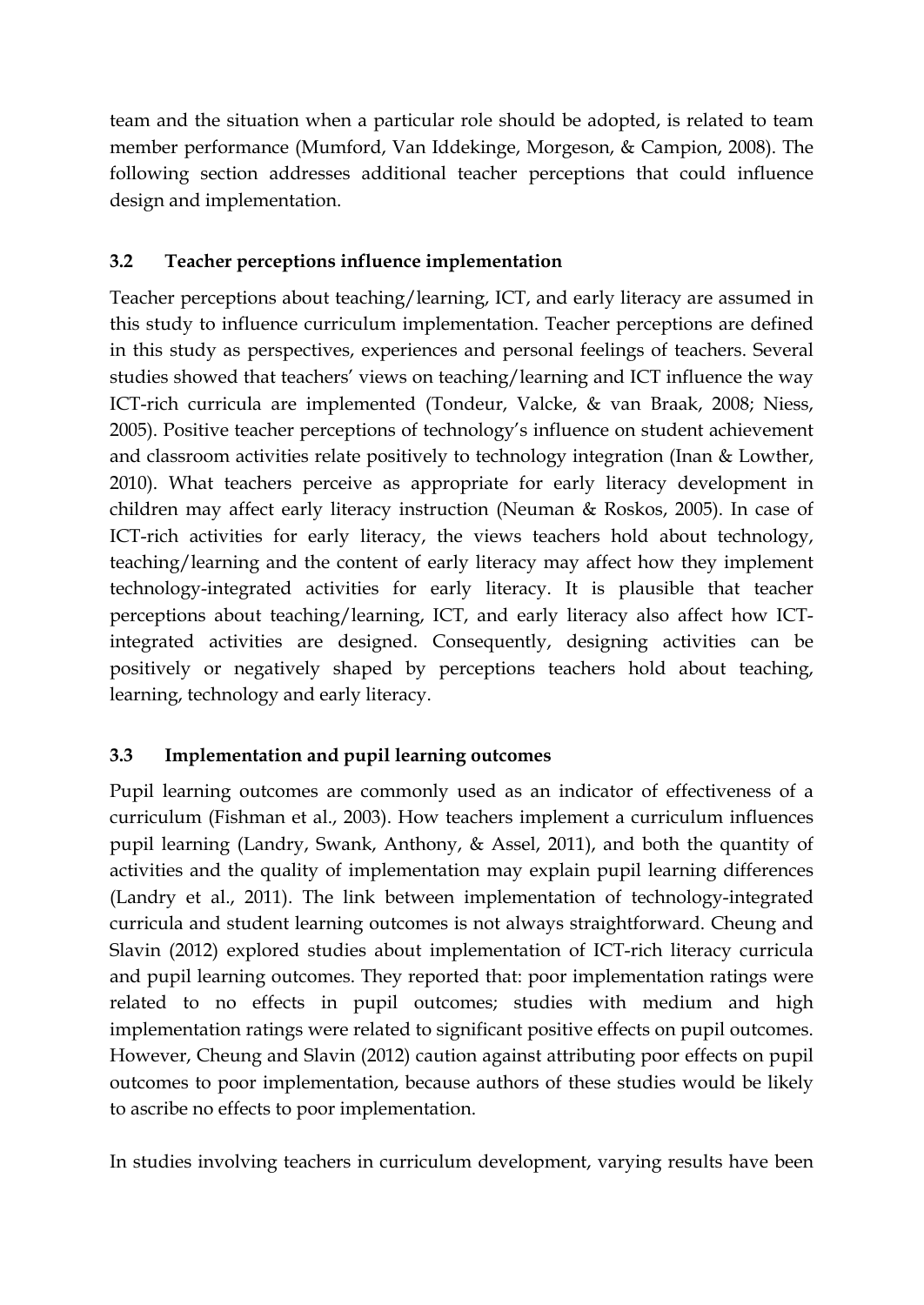found with regard to the effects of implementation on pupil learning outcomes. A study of Lowther, Inan, Ross, and Strahl (2012) showed no significant differences in achievement between students whose teachers were involved in a program on how to use technology and implementation of technology integration and controls (teachers not involved). But, a study of Landry et al., (2011) involving teachers in implementation of a research-based curriculum accompanied with professional development activities showed improvement in children's early literacy skills. Also, a study of Block, Campbell, Ninon, Williams, and Helgert (2007) involving teachers in a program on how to use technology, found positive effects on pupil early literacy outcomes.

Based on these findings the connection between curriculum implementation and pupil learning outcomes is not so straightforward. Apparently, a clear notion of what implementation entails is necessary to better understand the relationship. This study explores how teacher roles in design and implementation contribute to effectiveness of ICT-rich activities (pupil learning outcomes). For this study, effectiveness of PictoPal (the specific ICT-rich learning activities) is defined in terms of pupil learning outcomes. Effective implementation of ICT-rich activities and materials is thus viewed as a necessary condition for positively affecting pupils' early literacy learning outcomes, though it does not guarantee positive results.

# **3.4 Teacher roles in curriculum design and implementation**

As previously mentioned, this study involves teachers in three different roles: executor-only, re-designer and co-designer of PictoPal, and sets out to examine the effects of each role on the implementation of PictoPal and resulting pupil learning. In this section, each role is defined and justified.

*The executor-only* role involves teachers in implementing ready-made ICT-rich early literacy learning activities. The role of executor-only is a role teachers (most) commonly take, when they enact curricula designed by others (e.g. as in textbooks). Remillard (1999) showed that teachers engage in planning and fine-tuning activities according to the views teachers hold about teaching and learning in their classes. While not active in design, the role of executor-only does require that individual teachers engage in planning for implementation, as well as actual implementation.

*The re-designer* role involves teams of teachers in a purposeful act of adjusting ICTrich activities and materials, to align with (and/or replace) the current curriculum used in their classes. Also, the re-designer role involves teachers in subsequent implementation. Redesigning ICT-rich learning activities in a team allows for sharing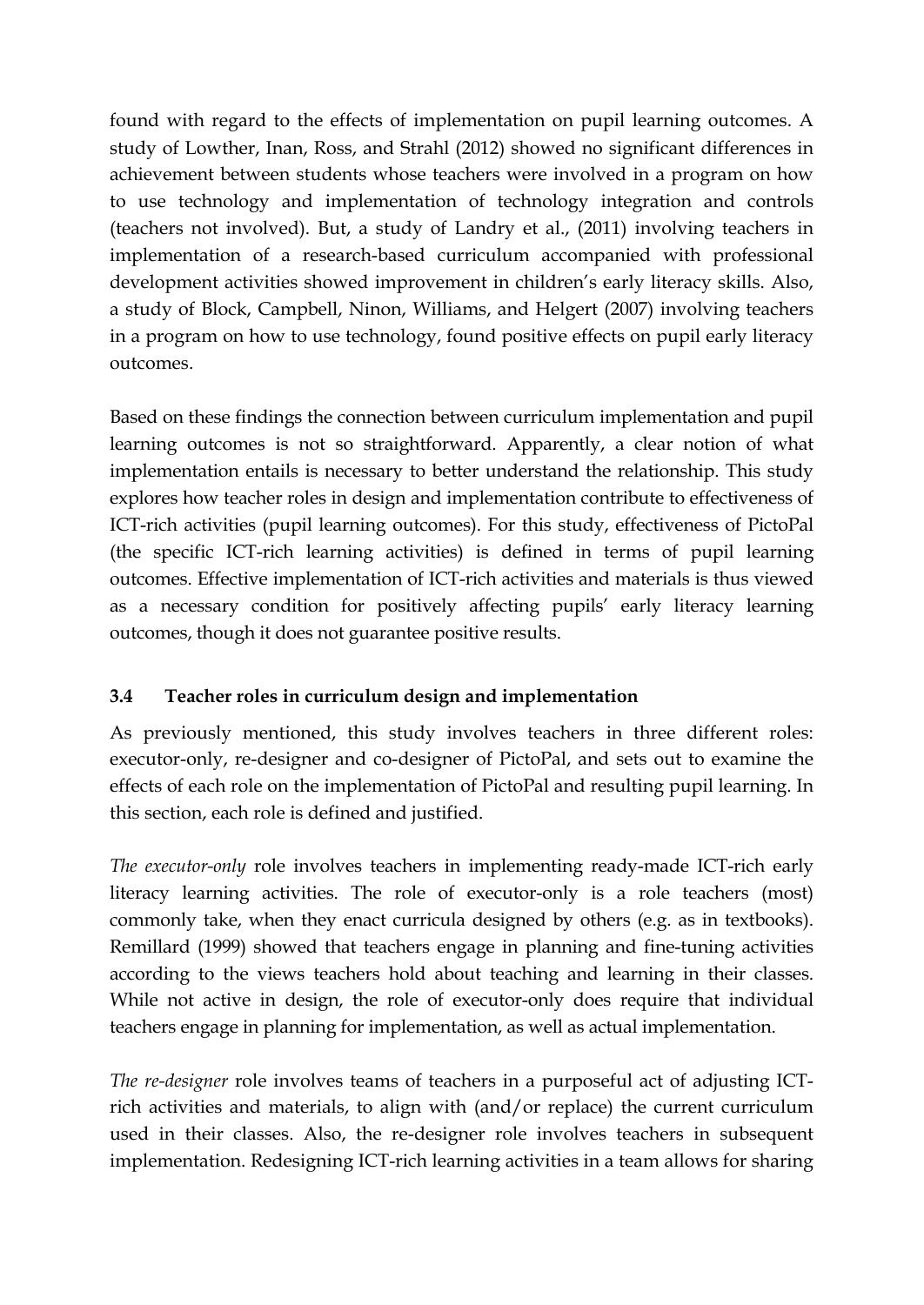understanding of what must be revised, based on what teachers view important and feasible in their classes. The re-designer role for teachers implies that participation in re-design is assumed to positively affect implementation. This is because the collaborative re-design could create teacher understanding and co-ownership while also enhancing teachers perceptions about curriculum practicality and their role.

*The co-designer* role involves teams of teachers in designing and implementing ICT-rich activities for early literacy. According to Penuel, Roschelle, and Shechtman (2007), codesign engages teachers in considering how materials fit their actual classrooms. The role as co-designer enables teachers to reflect on classroom relevance and create opportunities for success (Kenny & McDaniel, 2011). In this role, teachers can explore new curriculum materials by creating technology-supported learning experiences for their pupils and planning for implementation together with their colleagues (Keengwe & Onchwari, 2009). Co-design engages teachers in formulating goals and decisionmaking (Penuel, Roschelle & Shechtman, 2007). As with re-design, co-design can foster understanding, co-ownership in teachers, curriculum practicality perceptions and explication of their role, all of which could support the actual use of the resulting materials. The main aim of this study is to demonstrate differential effects on curriculum implementation and on pupils' learning outcomes given varied roles during teacher involvement in designing ICT-rich materials and activities for early literacy.

# **4 THE RESEARCH APPROACH**

# **4.1 Teacher roles and learning outcomes: Operational definition**

In this study, implementation of PictoPal refers to integrating a series of eight onand off-computer activities (further referred to as PictoPal activities) in the classroom. The role in which a teacher engages in implementing a series of readymade PictoPal activities, is referred here to as executor-only role. In the re-designer role, a teacher is part of a team of teachers re-designing existing PictoPal activities to fit their current curriculum and engages in implementation of the re-designed activities. Co-designing engages teachers in collaborative design of new PictoPal activities, fitting their current curriculum as well as implementing the activities.

Pupil learning outcomes in this study refer to specific early literacy learning outcomes. Pupil learning outcomes indicate effectiveness of the PictoPal activities as implemented by teachers in three different roles.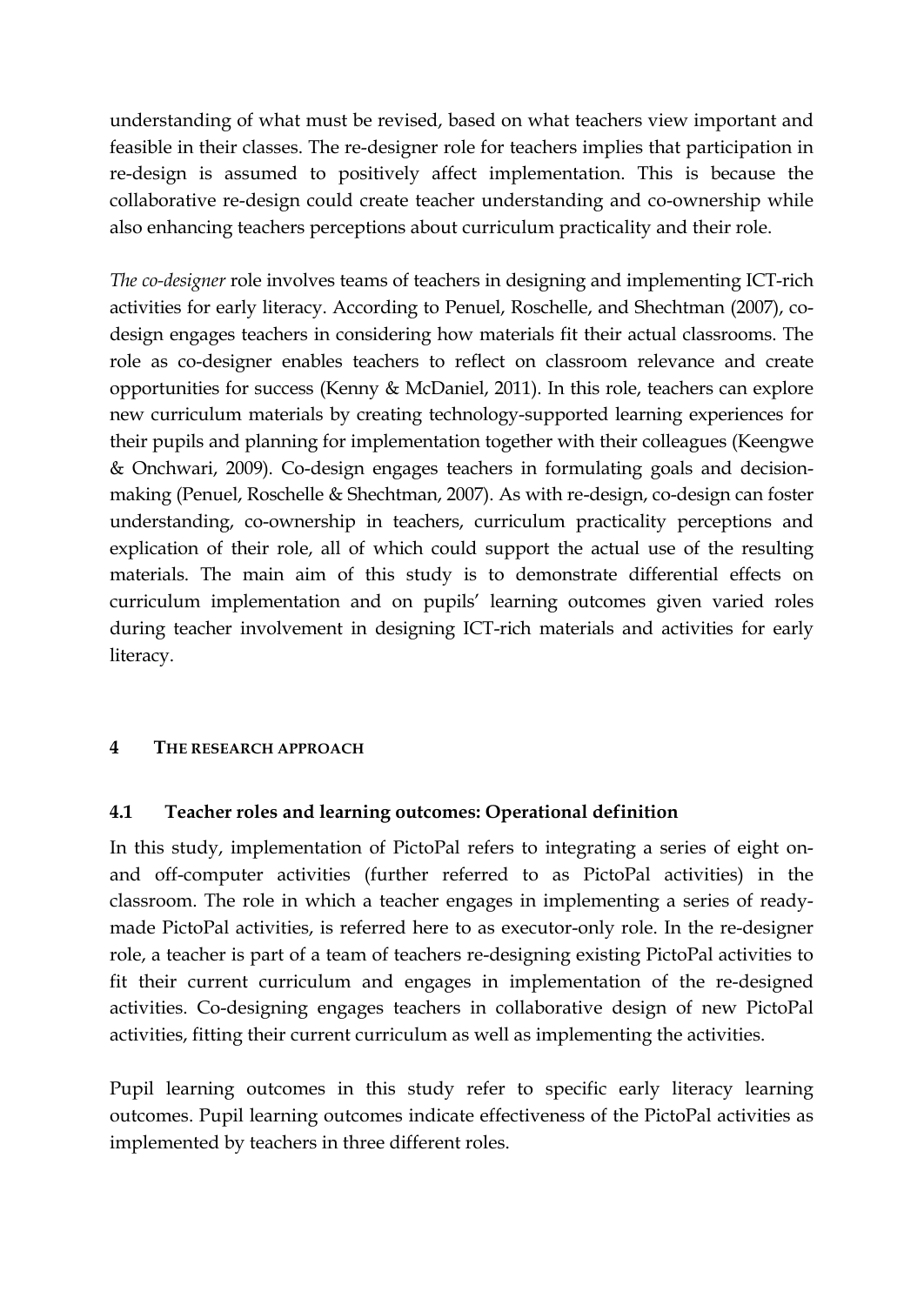# **4.2 Research questions**

The present study aimed to understand how each role influences implementation of PictoPal activities and subsequent pupil learning outcomes. In the long run, the findings from this study can help understand how teachers might ideally be supported in technology integration in kindergarten classes in general; and specifically, the findings will help to provide teachers with appropriate materials, opportunities and support for the implementation of PictoPal. The main research question was: *Which teacher role (executor-only, re-designer, or co-designer) contributes most to the effectiveness of an ICT-rich learning environment for early literacy?*

The main research question encompasses the comparative benefits and drawbacks of the teacher roles for effectiveness of ICT-rich learning activities in the context of PictoPal. Effectiveness of ICT-rich learning activities was defined in terms of pupil learning outcomes. To answer the main research question, four sub-studies were performed. In each of the first three studies, one teacher role was examined through teacher perceptions, integration of on- and off-computer activities, and pupil learning outcomes. The fourth sub-study focused on comparing the three teacher roles with respect to teacher perceptions, integration, and pupil learning to understand the value of each teacher role for effectiveness of ICT-rich activities for early literacy.

The research questions of the four sub-studies were, respectively:

- *1. How do teacher perceptions of teaching/learning, technology and innovation impact integration of a technology-rich curriculum for emergent literacy and in turn, how does teacher technology integration of the curriculum impact pupil learning?*
- *2. What does teacher involvement in re-designing technology integrated activities, imply for implementation and learning outcomes?*
- *3. When teachers are involved in co-designing technology integrated activities, what does that imply for curriculum implementation and pupil learning outcomes?*
- *4. Which teacher role (executor-only, re-designer and co-designer) contributes most to the effectiveness of technology-rich learning activities for early literacy and why?*

# **4.3 Research methodology**

A case-study approach, defined as empirical inquiry for investigating phenomena in real-life contexts (Yin, 2003) was applied in the four sub-studies. A case-study approach was regarded as suitable for examining three different teacher roles in their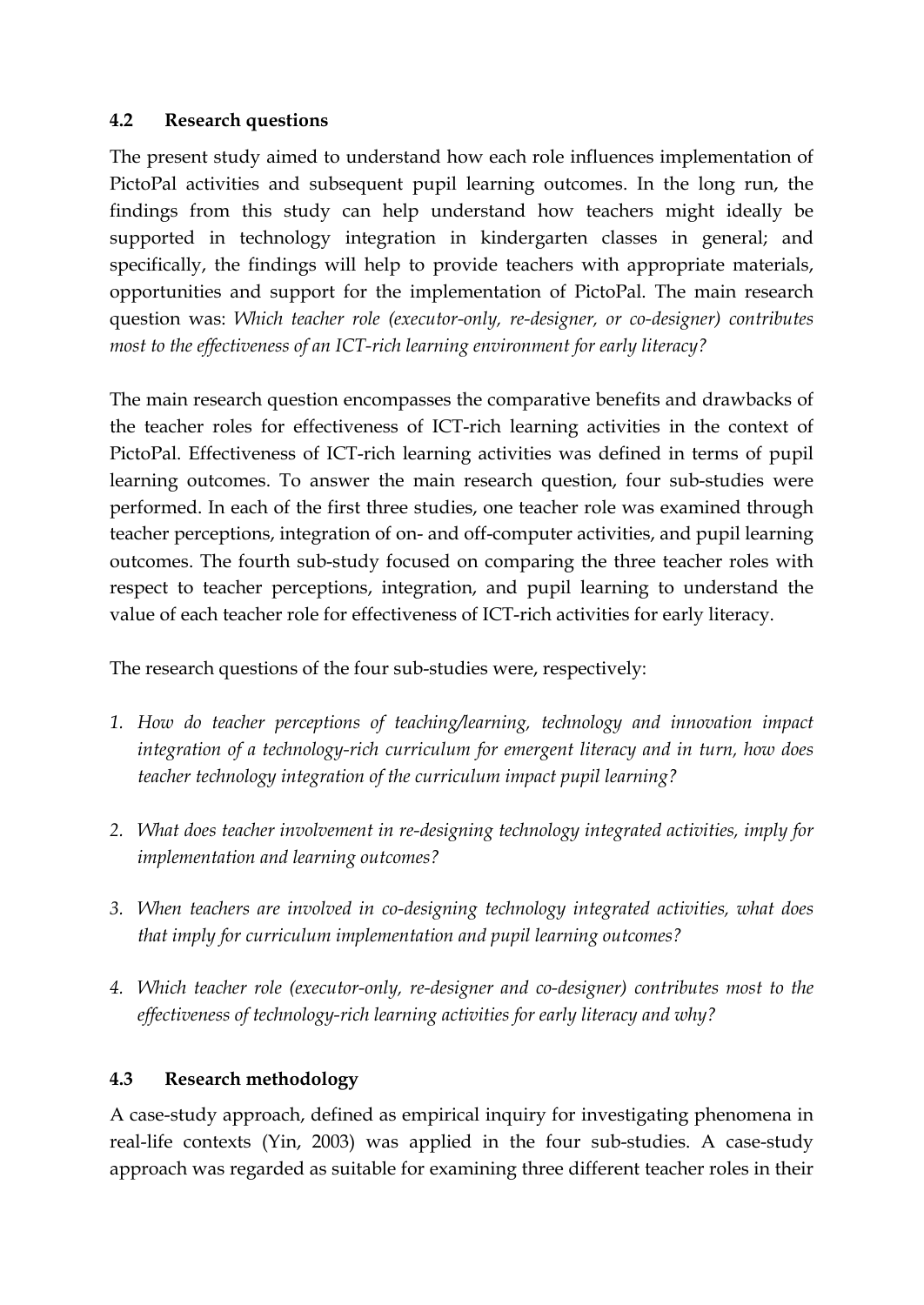actual classroom practice. Each teacher role was studied in a separate sub-study. In three sub-studies each focusing on a particular teacher role, a classroom with a teacher formed a separate case. In these sub-studies, a within-case analysis was used to represent each case separately, followed by a cross-case analysis to compare cases with regard to a common set of measures. A fourth sub-study was conducted to compare three teacher roles. In this sub-study, teachers with a particular teacher role were regarded as a case. A cross-case analysis was used to compare three different cases with each other on a common set of measures. Within each sub-study, mixed methods were used.

In the first three sub-studies, original data were collected; the fourth sub-study used purposefully sampled data from the first three sub-studies. Teachers were interviewed about their perceptions with regard to teaching/learning, ICT, early literacy, their role in design (second and third studies), ownership, and curriculum practicality. Also, teachers were interviewed about their team (second and third substudies). Integration was observed in each classroom of participating teachers. Pupil early literacy learning outcomes were examined before and after implementation of PictoPal activities. For examining teacher perceptions, a teacher formed the unit of analysis. A classroom with a teacher formed the unit of analysis for examining technology integration and pupil learning outcomes. And when examining teacher team perceptions (second and third sub-studies), a team formed the unit of analysis. The first stub-study (executor-only) had four cases. The second sub-study (redesigner) had five cases. The third sub-study (co-designer) had three cases.

In the fourth sub-study, a multiple case study was used (Yin, 2003) with three teacher roles (executor-only, re-designer, and co-designer) as separate cases. A cross-case analysis was employed to compare the three cases, which had previously been investigated in independent research studies (Miles & Huberman, 1994, Yin, 2003). The following criteria were used to assign subjects to one of the three cases: (1) no experience with design and implementation of PictoPal, (2) same timing of implementation, and (3) same types of implemented activities. A case (teacher role) formed the unit of analysis. The teacher roles as cases were compared on the following set of measures: teacher perceptions about their role, curriculum practicality, co-ownership, integration, and pupil learning. Data from the cases were analysed using data-displays and by identifying similarities and differences across cases. Quantitative techniques were used to analyse integration data and pupil learning data across cases.

#### **5 FINDINGS**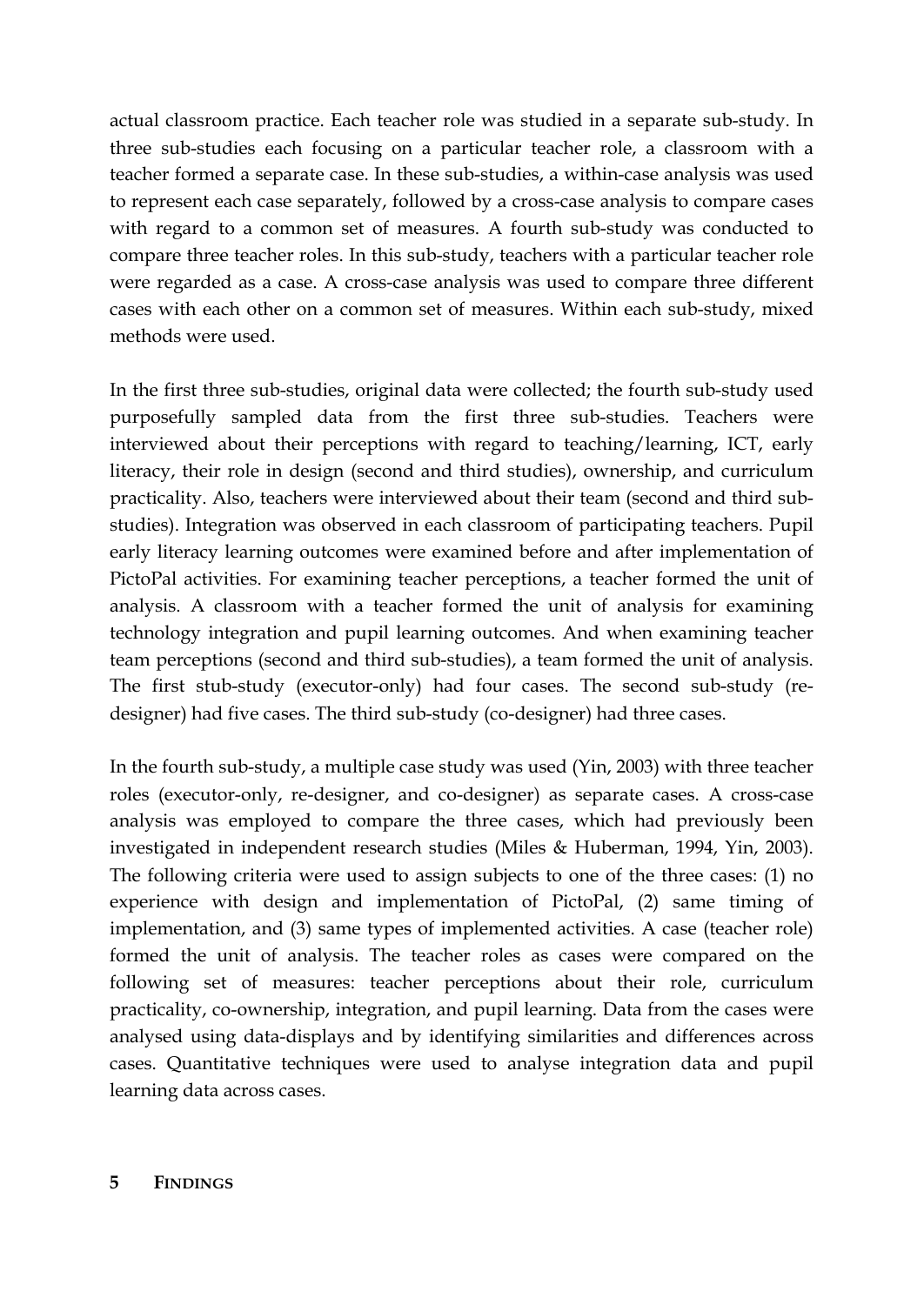# **5.1 Sub-study 1: Teacher role executor-only**

The first sub-study aimed to better understand the factors that influence integration of ICT-rich activities, and the potential connection between integration and pupil learning outcomes given the executor-only role. The sub-study examined how teachers provided with ready-to-use PictoPal materials and activities perceive teaching/learning, technology and innovation, in addition to how they integrate onand off-computer activities. Also, pupil learning outcomes were examined in a quasiexperimental design in two junior and two senior kindergarten classrooms.

The findings revealed that a high extent of integration was linked to: a developmental approach to teaching/learning (e.g. helping pupils to construct meaning); positive attitudes towards technology and PictoPal; teacher confidence about implementation; perceiving PictoPal being congruent with pupils' skills; and investment of effort in implementation. A medium extent of integration was linked to a facilitative approach to teaching/learning (e.g. providing children with the tasks to elicit autonomous activity); and investment of effort in implementation. A low extent of integration was linked to a facilitative approach to teaching/learning; and concerns about technology. The experimental group significantly outperformed the control group, with medium effect size for the proportion of variance explained by PictoPal and a large effect size for the learning gain. Significant differences were revealed between the junior classes and one of the senior classes, with a medium effect size for the proportion of variance explained by class. In all four classes using PictoPal, large effect sizes were found for the learning gains.

The findings imply that a developmental approach to teaching and learning, positive perceptions about technology and PictoPal are linked to a high extent of integration. However, they do not suggest that a significantly higher extent of on- and off-computer activities is linked to significantly higher pupil learning outcomes. Further details about this sub-study are available in Cviko, McKenney, and Voogt (2012).

# **5.2 Sub-study 2: Teacher role re-designer**

The second sub-study aimed to gain a better understanding of what involvement of teachers in the re–design of ICT-rich activities implies for implementation and pupil learning. Two case studies were performed involving a total of six teachers in redesigning, whereby five of them implemented PictoPal in three junior and two senior kindergarten classrooms. The study examined teacher perceptions about collaborative re-design, their role, co-ownership, and curriculum practicality; and integration of onand off-computer activities. Pupil learning outcomes were studied in a quasiexperimental design.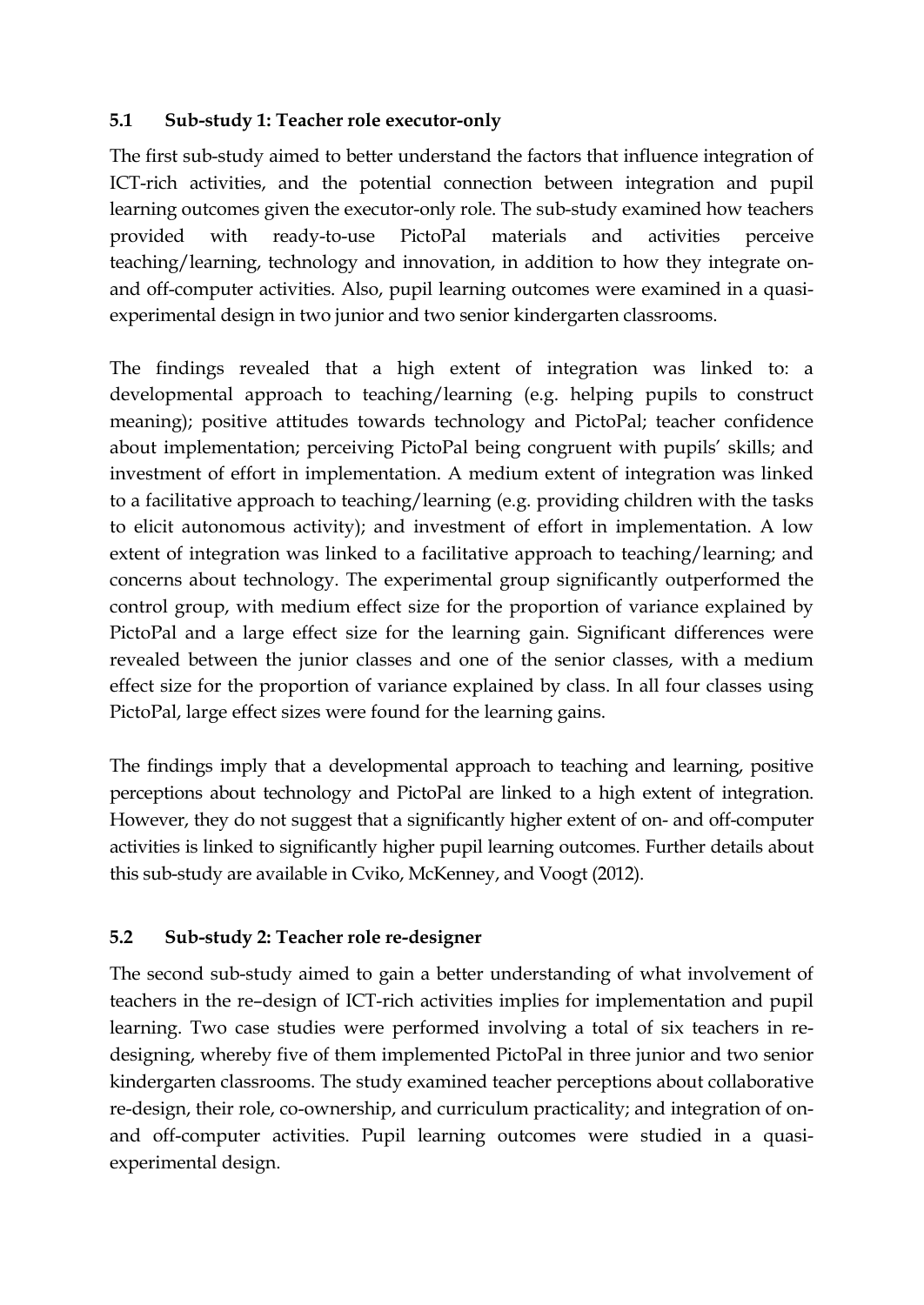Findings showed no difference in the extent of integration of on- and off-computer activities between the five teachers. Findings on pupil learning outcomes showed that the experimental groups significantly outperformed the control groups, with medium effect sizes for the proportion of variance explained by PictoPal. In the experimental groups, the effect sizes for the learning gains were large. Significant between-class differences in pupil learning outcomes were found with medium and large effect sizes for the amount of variance explained by class. Also, medium and large effect sizes were found for the learning gains in the five classrooms.

This study implies that the team members' similar extent of integration is linked to the teachers' positive perceptions about collaborative redesign; positive perceptions about practicality; perceiving the re-designer role as not a regular teacher practice; and a slight sense of co-ownership toward PictoPal. The extent of integration of on- and offcomputer activities could not be linked straightforwardly to the significant betweenclass differences in pupil learning outcomes. Further details about this sub-study are available in Cviko, McKenney, and Voogt (2013).

# **5.3 Sub-study 3: Teacher role co-designer**

The third sub-study aimed to gain a better understanding of what involvement of teachers in co-design implies for implementation and pupil learning. A case study was performed to investigate the co-designer role for teachers. Five teachers and two intern teachers were involved in two teams that collaboratively designed a new series of PictoPal activities. This study examined teacher perceptions about: teaching/learning, technology and early literacy; their co-design team, their own role, practicality; and coownership of PictoPal activities. Also, integration of on- and off-computer activities was examined in three classes, along with pupil learning outcomes. A quasi-experimental design was used to study pupil learning outcomes.

Findings showed no differences in the extent of integration of on- and off-computer activities between the three teachers. Findings on pupil learning outcomes showed a difference in outcomes between the experimental and the control groups. Pupils in the experimental group outperformed the pupils in the control group, with a small size for the proportion of variance explained by learning with PictoPal. The effect size for the learning gains in the experimental group was large. There was no significant difference in pupil learning outcomes between the three classes working with co-designed PictoPal. In each of the three classes working with PictoPal, the effects sizes were large for the learning gains.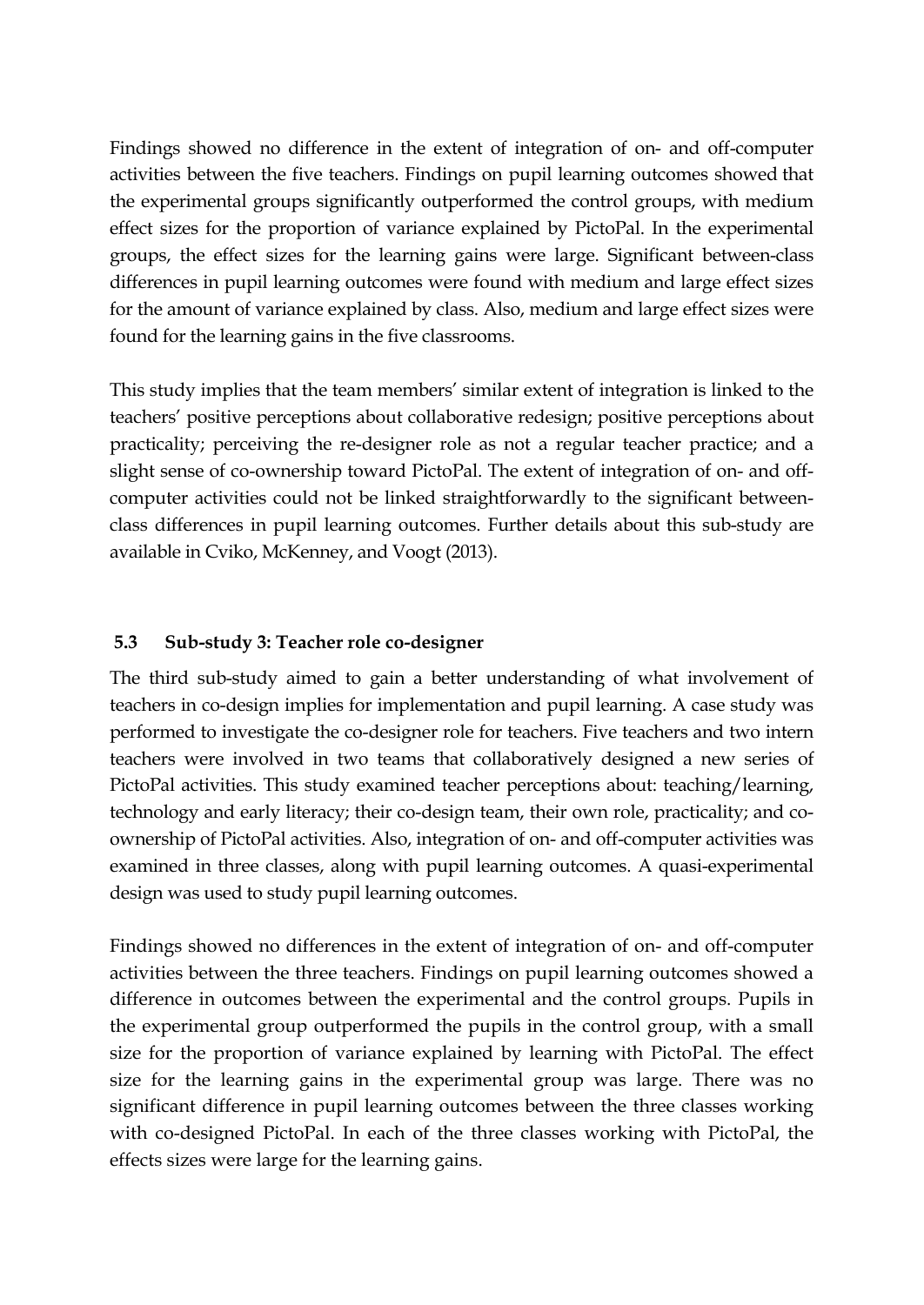Teachers involved in co-designing PictoPal activities seem to reach a similar extent of integration of PictoPal activities and similar pupil learning gains in their classes. This sub-study implies that a specific view about teaching/learning (i.e. developmental approach), positive perceptions about technology and curriculum practicality, and a sense of co-ownership can be linked to the similar extent of integration between teachers. Further details about this sub-study are available in Cviko, McKenney, and Voogt (2014a).

# **5.4 Sub-study 4: Cross-case study**

The fourth sub-study aimed to provide insight into the value of the different teacher roles in designing ICT-rich activities. To investigate comparative benefits and drawbacks of the teacher roles, a cross-case study was performed. Ten participants were selected from the previous studies, with four teachers in the executor-only case, three teachers in the re-designer case and three teachers in the re-designer case. The variables compared across cases were: teacher perceptions about their role, curriculum practicality, and co-ownership; integration of on- and off-computer activities; and pupil learning outcomes.

Findings revealed that teachers in the co-designer and executor-only cases embraced their roles. Co-designer case teachers were more positive about the practicality of PictoPal activities than teachers in both the executor-only and the re-designer cases. Co-designer case teachers perceived a greater sense of co-ownership towards PictoPal, than re-designer case teachers.

Significant differences in the extent of integration of on- and off-computer activities were found between the three cases, with a large effect size for the proportion of variance explained by case. The extent of integration was higher in the co-designer case than in the re-designer case. Also, integration was higher in the re-designer case than in the executor-only case. Both teacher role and time of eight weeks of working with PictoPal were significant predictors for degree of integration.

Pupil learning outcomes were significantly higher in the three cases, than in their respective control groups. Large effect sizes for the proportion of variance explained by PictoPal were found for both the executor-only case junior and senior pupil groups; a medium effect size was found for the re-designer case junior pupil group; and a small effect size was found for the co-designer case senior pupil group. In all the three cases, large effect sizes were found for the learning gains, measured as the difference between pre- and post-test.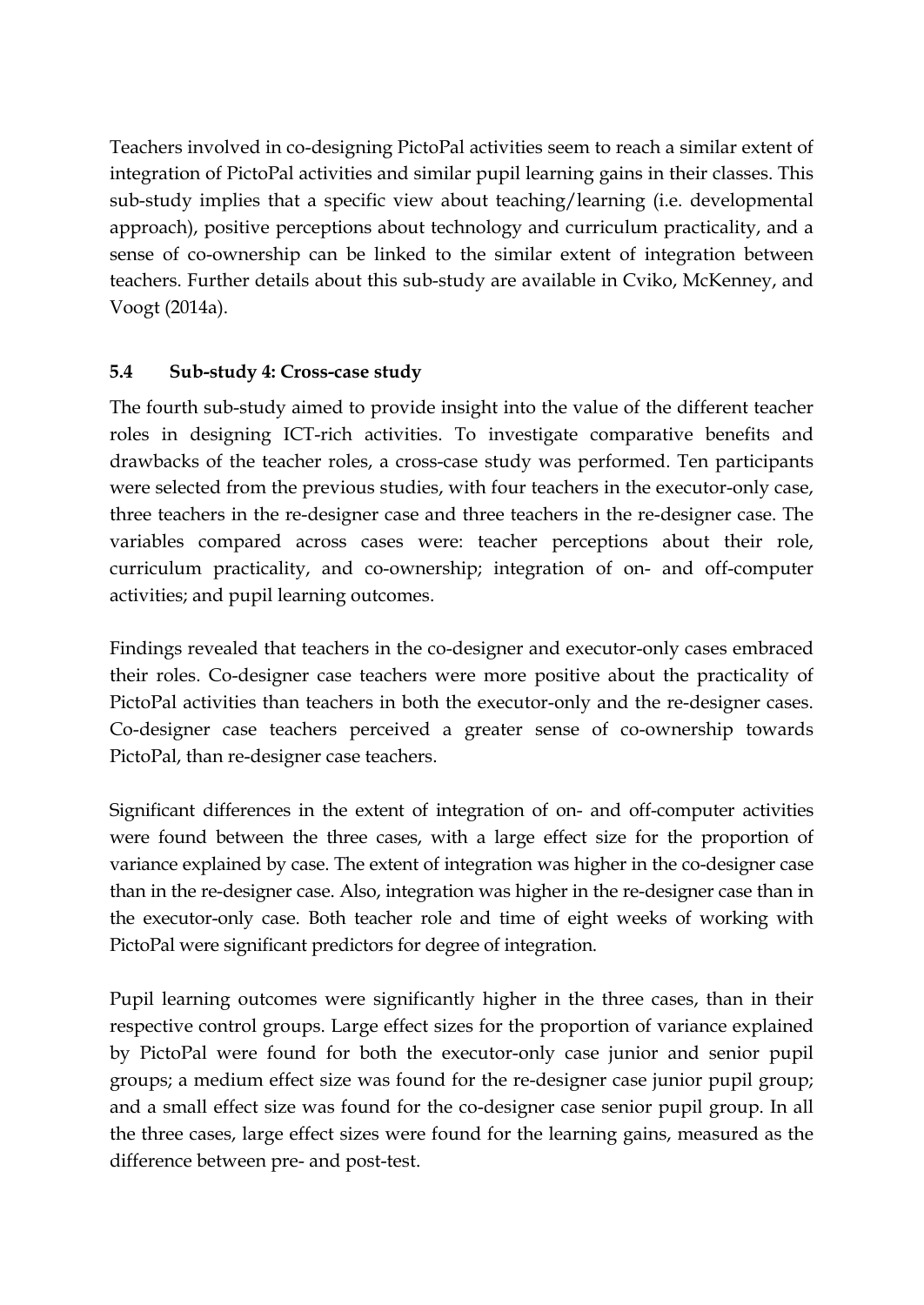This study implies that positive perceptions about teacher role, practicality, and coownership complement the highest extent of integration. Re-designer and codesigner roles appear to contribute more than the executor-only role to integration of on- and off-computer activities. Since pupil learning outcomes were significantly enhanced in all cases, all teacher roles contributed to the effectiveness of ICT-rich learning. Further details about this sub-study are available in Cviko, McKenney, and Voogt, (2014b).

### **6 CONCLUSION**

This study set out to examine teacher roles (executor-only, re-designer or co-designer) to answer the research question about which one contributes most to effectiveness of an ICT-rich learning environment for early literacy. Based on the four sub-studies about teacher roles the following answer of the research question can be provided. Each teacher role (executor-only, re-designer, and co-designer) contributes significantly to the effectiveness of ICT-rich early literacy learning activities. Although pupil learning outcomes were presumed to be affected by how teachers in their respective roles integrate (ready-to-use, re-designed, and co-designed) ICT-rich learning activities, this study suggests that across teacher roles, pupil learning outcomes were not straightforwardly related to the extent of integration.

Given the findings of this study, several considerations are worth noting with regard to identifying which teacher role is best suited for implementation and effectiveness of ICT-rich learning. Though the main research question relied upon pupil learning outcomes, it is not easy to give a straightforward answer. This study concluded that involvement of teachers in design enabled them to fully embrace the products and materials to be implemented. This sense of co-ownership is an important factor; in this study, it yielded high degrees of integration and willingness to extend implementation of PictoPal activities beyond the research context. From this viewpoint, it becomes clear that the co-designer role is best suited for the long-term feasibility of implementing ICT-rich learning activities, despite the smaller effect sizes found in pupil learning outcomes.

One may argue that the executor-only role is best suited for teachers who cannot easily adopt a role in design, and who want to improve the pupil learning outcomes in the short term, at the cost of ownership and thorough understanding of the curriculum activities. Although teachers in this study expressed that PictoPal can be suitable for children who are able to work with activities independently, the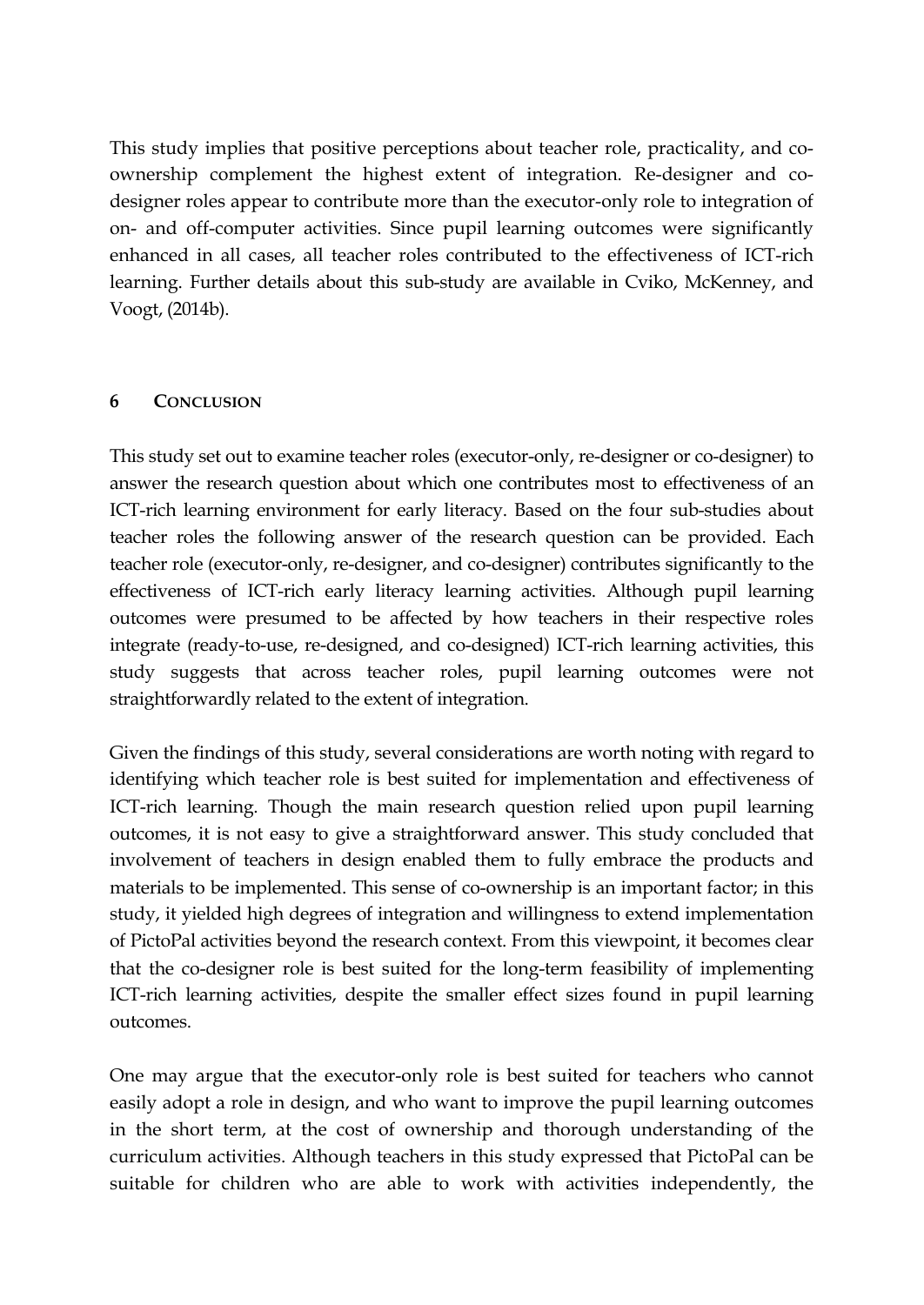executor-only role may not be best-suited for implementation in the long run, because teachers may not fully embrace the PictoPal activities. In other words, the executor-only role can be feasible for those children who are able to use PictoPal without guidance from the teacher. A combination of roles is also possible, whereby teachers design materials for those kindergartners, who require teacher guidance, and use ready-made activities for kindergarteners who can work with the materials independently. This combination is already in place in all of the schools who participated in this study that continued with PictoPal.

A surprising finding in this study was that teachers did not perceive the re-designer role to be a regular practice for teachers. Despite the fact that re-designing was new for these teachers, they viewed it as a learning experience, worth investing their time and effort. Teachers re-designed PictoPal activities to reach their goal of creating activities suited for both junior and senior pupil levels. Even though they did meet this goal (i.e. differentiated materials were realized and both junior and senior kindergartners exhibited significant learning gains) the teachers decided that PictoPal was best suited for those children who can use it without teacher guidance (typically, the more advanced learners). A possible explanation is that the teachers in the role of re-designer as well as teachers in the role of executor-only held a view that children should work and learn as much as possible independently, specifically with on computer activities. It is possible that the tacit teaching goal and view of these teachers was stimulating independent learning of pupils in kindergarten classes (since these teachers came from the same school, that strongly supported independent learning). It is also possible that teachers felt this way for pragmatic reasons (e.g. that it not feasible to facilitate computer activities while other children in the class are doing different activities). A combination of these explanations seems likely.

### **7. REFLECTIONS ON THE RESEARCH METHODOLOGY**

### **7.1 General approach**

Doing research in a kindergarten classroom can be complex, because of complications such as classroom scheduling, technical infrastructure, and teacher time and commitment. The complexity of doing research in practice presents challenges to the research design. For example, pupil populations in the classrooms of the teachers investigated can differ, making it problematic to compare the interventions. Experimental designs in practice contexts may not provide a coherent picture of factors influencing implementation of interventions and pupil learning,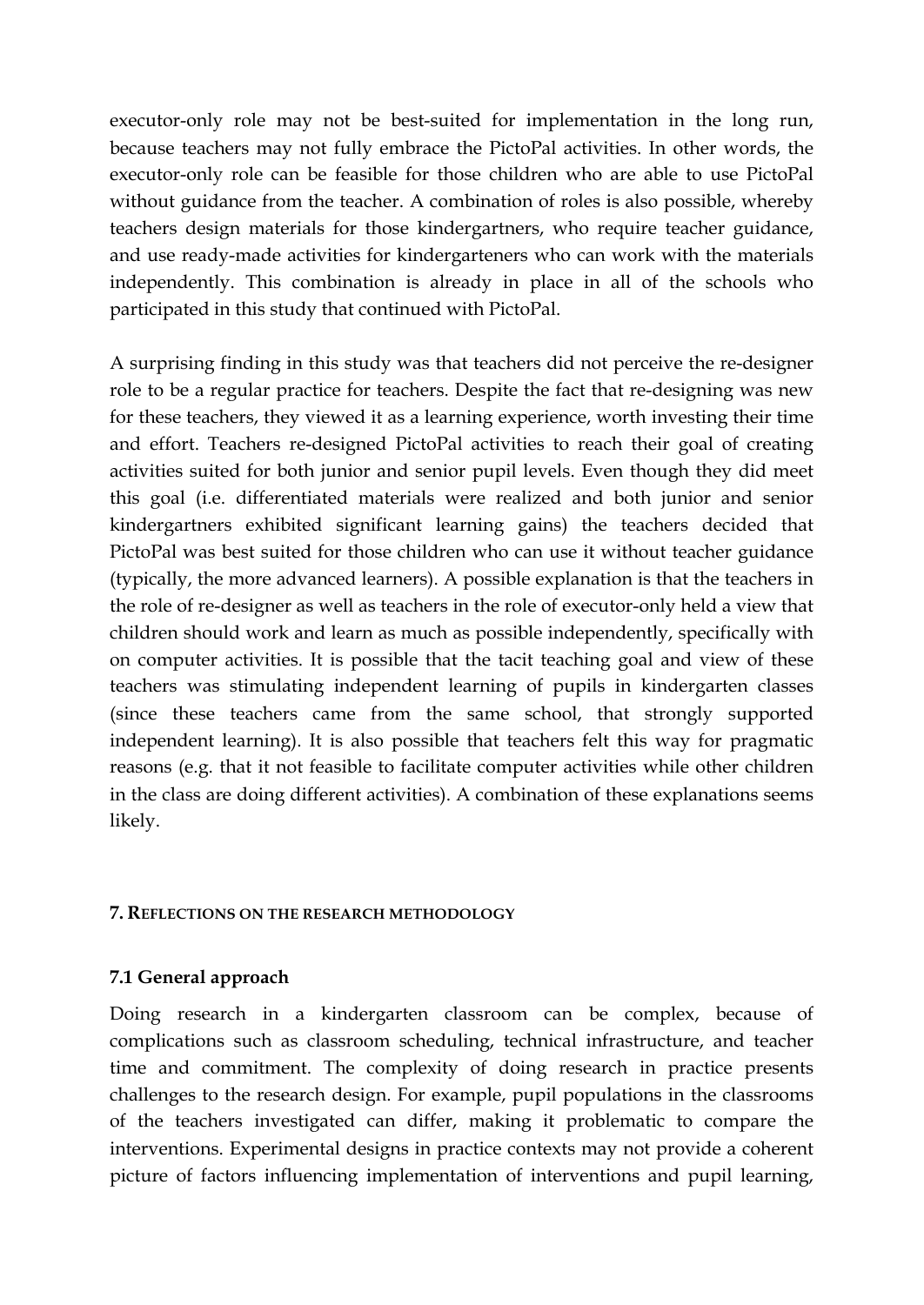because it is impossible to hold certain variables constant (e.g. implementation and pupil classroom experiences), while manipulating others (e.g. teacher roles in design), in order to examine effects of interventions.

In this study, a case study methodology was considered suitable to investigate what role is the best for a kindergarten teacher regarding technology-rich early literacy learning. Unlike other methods such as some experimental designs or surveys, case studies inherently take the context into consideration (Yin, 2003). A case study approach allowed for in-depth investigation of each teacher role.

The findings and conclusions for implementation and effectiveness of ICT-rich learning activities in the specific context of kindergarten classrooms through a case study can be helpful for extending research to in this contexts. Specifically, a welldescribed case study provides sufficient information for readers to ascertain if and how research findings might be of value in similar contexts. Such information can also help researchers test how widely applicable new findings might be. For example, subsequent studies can investigate if certain predictions hold under a broader range of certain circumstances.

A case study approach allows for the execution of an ecologically valid study. The results of this study were highly relevant for kindergarten early literacy classrooms, because the study was undertaken under natural conditions. The quasi-experimental design used in this study shaped the possibility to examine early literacy outcomes of kindergarteners, making the case study findings more robust.

# **7.2 The researcher's role**

The role of the researcher in these case studies is important to describe, because the researcher actively participated in the setting in which the study was undertaken and did not only gather data. The researcher in this study was a participant observer, but also facilitated teacher teams and supported them when needed. Researchers can influence study outcomes, because they are present and act in specific ways (e.g. in positive, supportive and motivating ways) during the research. The researcher's presence may have prompted teachers to answer interview questions in sociallydesirable ways, or to teach differently when being observed, than they do in daily practice. This is known to be a potential disadvantage of participatory observation which, in this study, could have affected all sub-studies. To mitigate this, triangulation was used (not only observations but also group interviews with teachers) to study implementation of PictoPal. The results of observations were evaluated together with teachers in each case study. In this way, opportunities were provided for participants to check if observations represented their actual classroom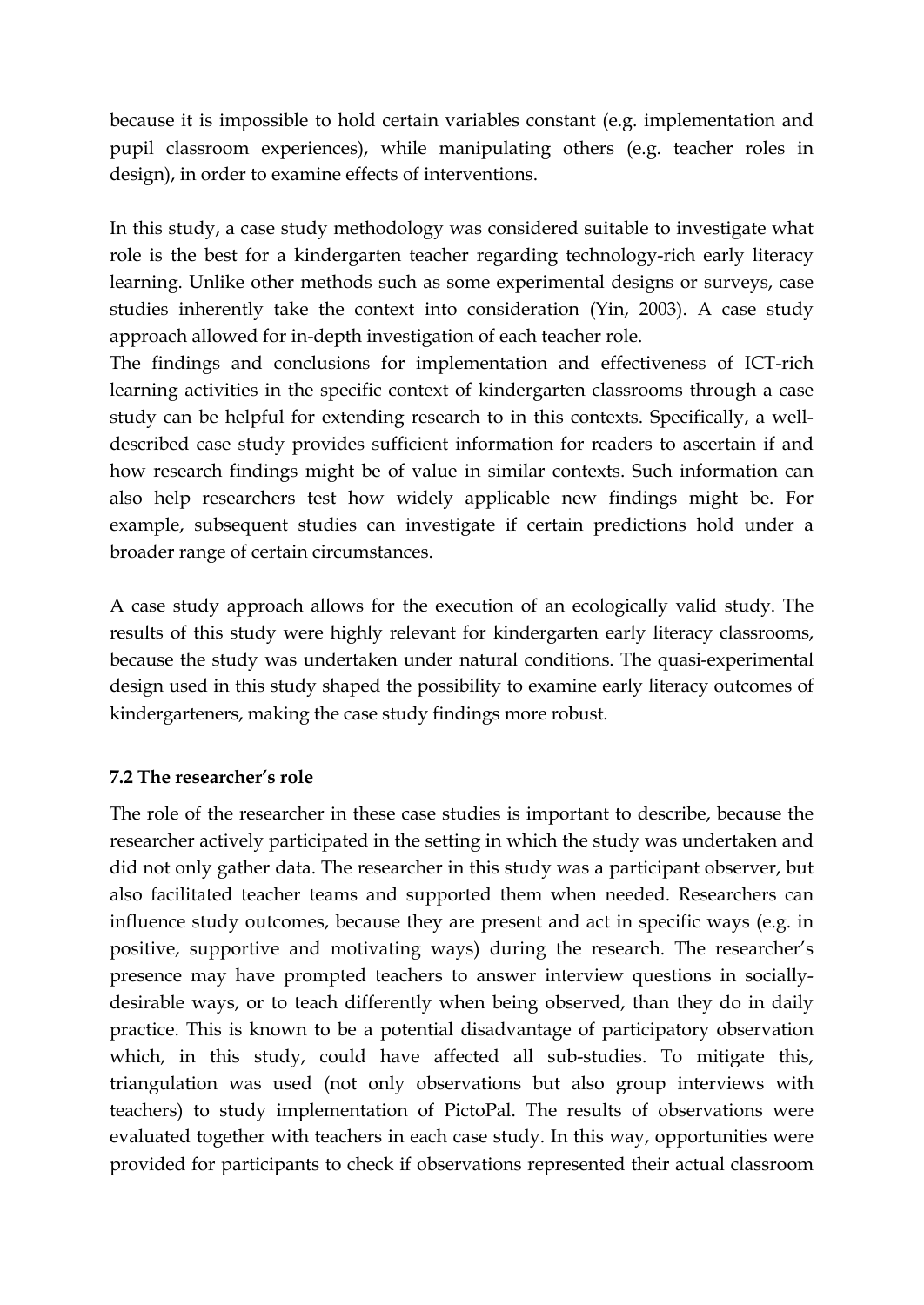implementation.

Besides introducing bias that might affect the participants, researchers may also be subject to bias. In the process of data-gathering, there is a potential danger that a researcher may interpret situations being observed or tested in a particular way, which might not necessarily have been observed as such by others. To minimize the threats related to the role of researcher for research validity and reliability, research assistants were engaged in data gathering and data-entry, while for data-analysis critical friends were engaged in reviewing data tabulations and interpretations of data. Disagreements in interpretations between observers and reviewers were discussed until agreement about interpretation was reached. Member checks were undertaken, in which teachers reviewed the data from interviews during evaluations meetings featuring presentation of the research results and interpretations. In this way, teachers also had a role in validating data interpretations.

### **8. REFLECTIONS ON RESEARCH OUTCOMES**

The first basic assumption of this study was that involvement of teachers in curriculum design can contribute to curriculum implementation (Fullan, 2003). The second assumption was that teacher perceptions about teaching/learning, early literacy and technology influence implementation (e.g. Tondeur, Hermans, van Braak, & Valcke, 2008). The third assumption was that curriculum implementation positively influences pupil learning outcomes (Cheung & Slavin, 2012). In this section we reflect on these assumptions, based on the study findings.

# **8.1 Teacher involvement in curriculum design**

The first assumption underpinning this study was that involvement of teachers in designing ICT-rich learning activities positively influences implementation of the activities. From this study, it can be concluded that teacher roles in design of ICT-rich learning activities positively influence classroom implementation of on- and offcomputer activities. Specifically, the cross-case study revealed that teachers with active roles in design of ICT-rich learning activities (re-designer and co-designer) had a significantly higher extent of integration of on- and off-computer activities, compared to teachers not actively involved in design (executor-only). In line with Penuel, Roschelle, & Shechtman (2007), this study demonstrated that teams of teachers designing activities can be fruitful for actual classroom implementation. The integration during classroom implementation, as demonstrated by teachers in the redesigner and co-designer roles, may have been more aligned with the intentions of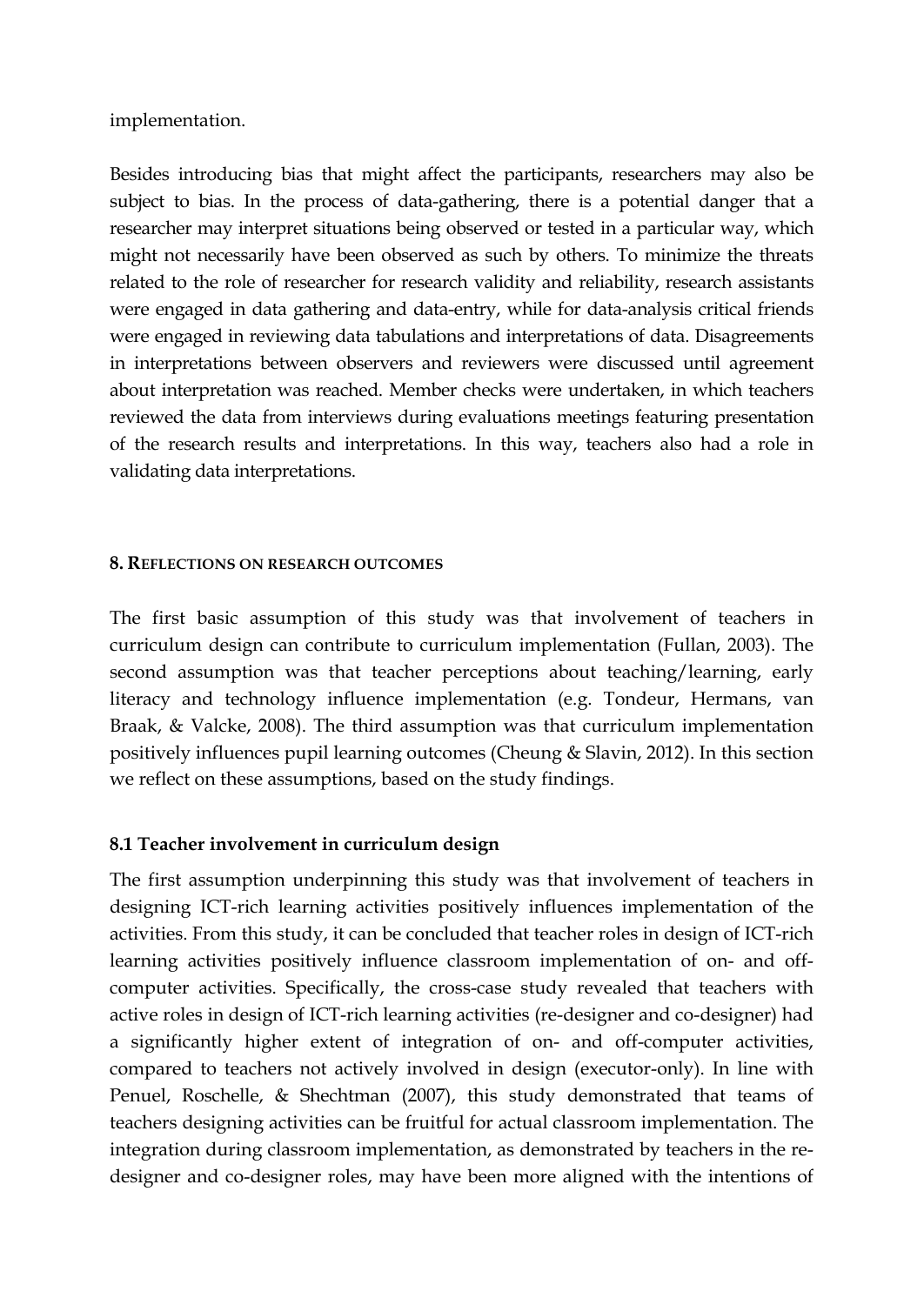the teachers themselves who re- or co-designed PictoPal, than in the case of executoronly.

Explanations for these results may be provided by the findings on teacher perceptions about curriculum practicality and co-ownership. Involving teachers in design may induce teachers' commitment because of their input in the design of activities. They may feel valued in contributing their practical insights into the materials their pupils will learn with. This leads to co-ownership, which could motivate teachers to enact the on- and off-computer activities in an integrated manner. Practicality of PictoPal activities and co-ownership toward PictoPal were found to be present in the studies involving re-designers and co-designers. The findings are in line with other studies (Wozney, Venkatesh, & Abrami,2006; De Grove et al., 2012) suggesting that teachers perceiving a curriculum to fit their current curriculum were likely to implement it successfully.

An active role in design may give teachers an opportunity to see the fit between the activities being designed and their current curriculum, which may contribute to a better understanding of how to implement the designed activities. Also, feeling coowner of the designed activities may induce motivation and enthusiasm in teachers for implementing the activities, which may contribute to implementation.

# **8.2 Teacher perceptions influence curriculum implementation**

The second assumption in this study was that teacher perceptions about teaching/learning, ICT, and early literacy influence the implementation of ICT-rich learning activities*.* Specifically, the nature of perceptions about teaching/learning and early literacy can either positively or negatively influence implementation of ICT-rich activities, whereas positive perceptions about technology positively influence implementation.

Based on this study, it can be concluded that a high extent of integration of on- and offcomputer activities during implementation is related to: a developmentally-oriented view of teaching/learning; and viewing early literacy as an important domain. The conclusion corroborates the findings of Kim, Kim, Lee, Spector, and DeMeester(2013), who showed that teacher perceptions about teaching and learning were related to their technology integration practices.

Based on this study, it can be concluded that positive perceptions of technology are related to a high extent of integration of on- and off-computer activities during implementation. The conclusion is in line with the study of Hermans, Tondeur, van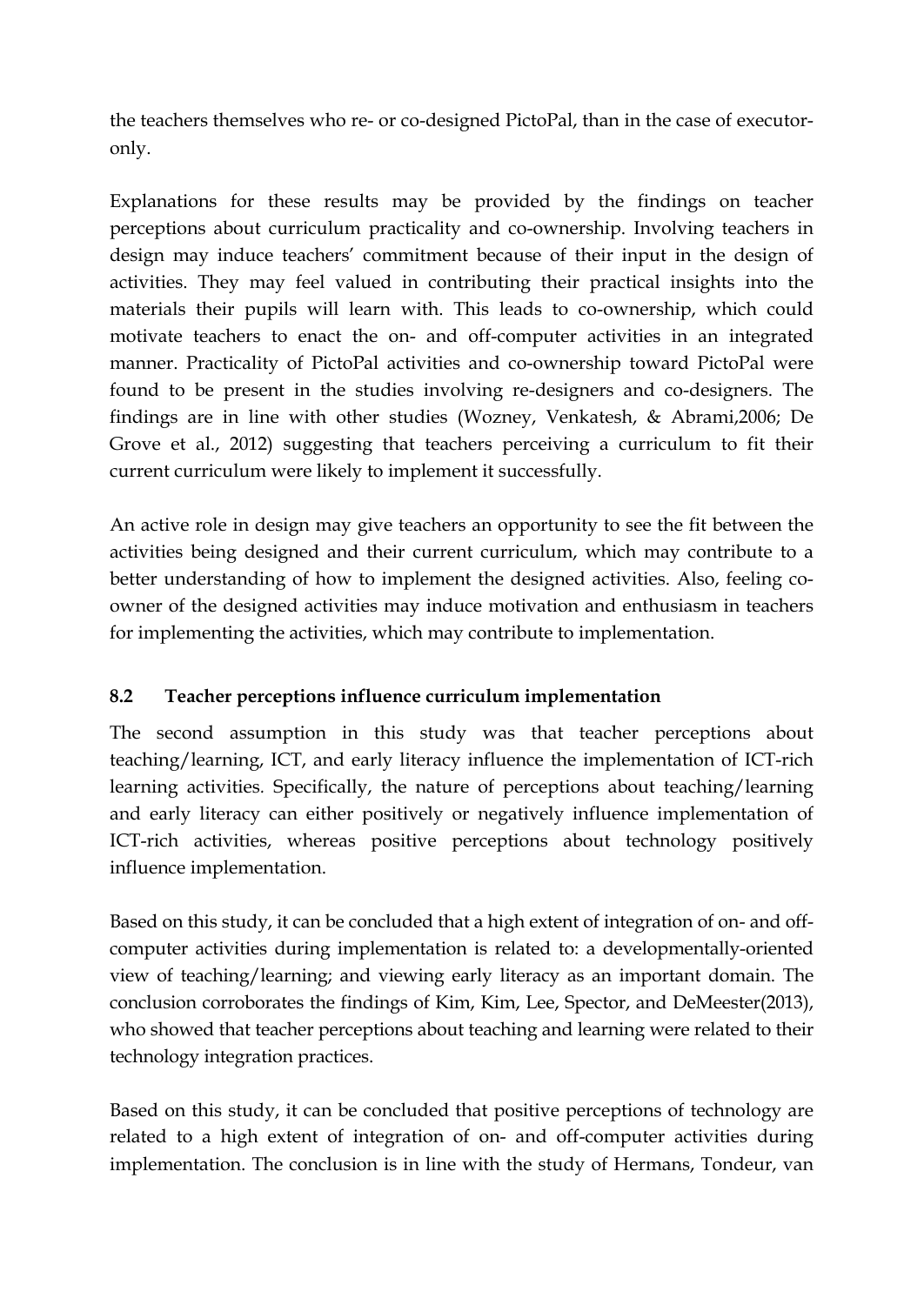Braak, and Valcke, (2008) which showed that positive attitudes toward technology positively influences classroom implementation concerning technology integration. Engagement of teachers in meaningful experiences with technology integration could positively influence teacher attitudes toward technology integration in their classes. Ertmer and Ottenbreit-Letwich (2010) recommended an approach which emphasizes technology uses that directly align with teachers' existing beliefs. According to the authors, time, small steps, and teacher collaboration are needed for transforming teachers beliefs to be more open for technology integration.

# **8.3 Implementation and pupil outcomes**

The third assumption in this study was that pupil learning outcomes are affected by how teachers implement a curriculum. In this study, the extent of integration of onand off-computer activities was investigated as an indicator of classroom implementation. The study demonstrated that high degrees of integration could not be linked straightforwardly to high pupil learning outcomes. This finding does not corroborate to the finding of Cheung and Slavin (2012) who found that studies with high implementation ratings were associated with large effects on pupil learning. In this study, ICT-rich learning activities positively affected pupil learning outcomes. The study demonstrated that pupils showed significantly improved early literacy outcomes compared to their respective control groups. However, in this study implementation of PictoPal was measured by *how* teachers integrated the on- and offcomputer activities; whereas this study did not evaluate the quality of re- and codesigned PictoPal activities, such as the learning difficulty and the learning opportunities of the activities, indicating that there is more to implementation, than the extent of integration.

In the executor-only study, significantly different pupil learning outcomes were found in classes of teachers integrating the ready-to-use on- and off-computer activities to significantly different degrees, with no link between higher extent of integration and higher pupil learning outcomes. This could mean that integration does not affect pupil learning outcomes. From the second and the third sub-study no conclusions can be drawn with regard to how the extent of integration affects pupil learning outcomes. Specifically, teachers in the re-designer role did not differ in the extent of integration, whereas the pupil learning outcomes did differ between their classes. Teachers in the co-designer role did not differ in the extent of integration and no differences were found in pupil learning outcomes between their classes.

The PictoPal materials produced in each case were extremely similar in structure, difficulty and style. However, because the vocabulary and content of each set of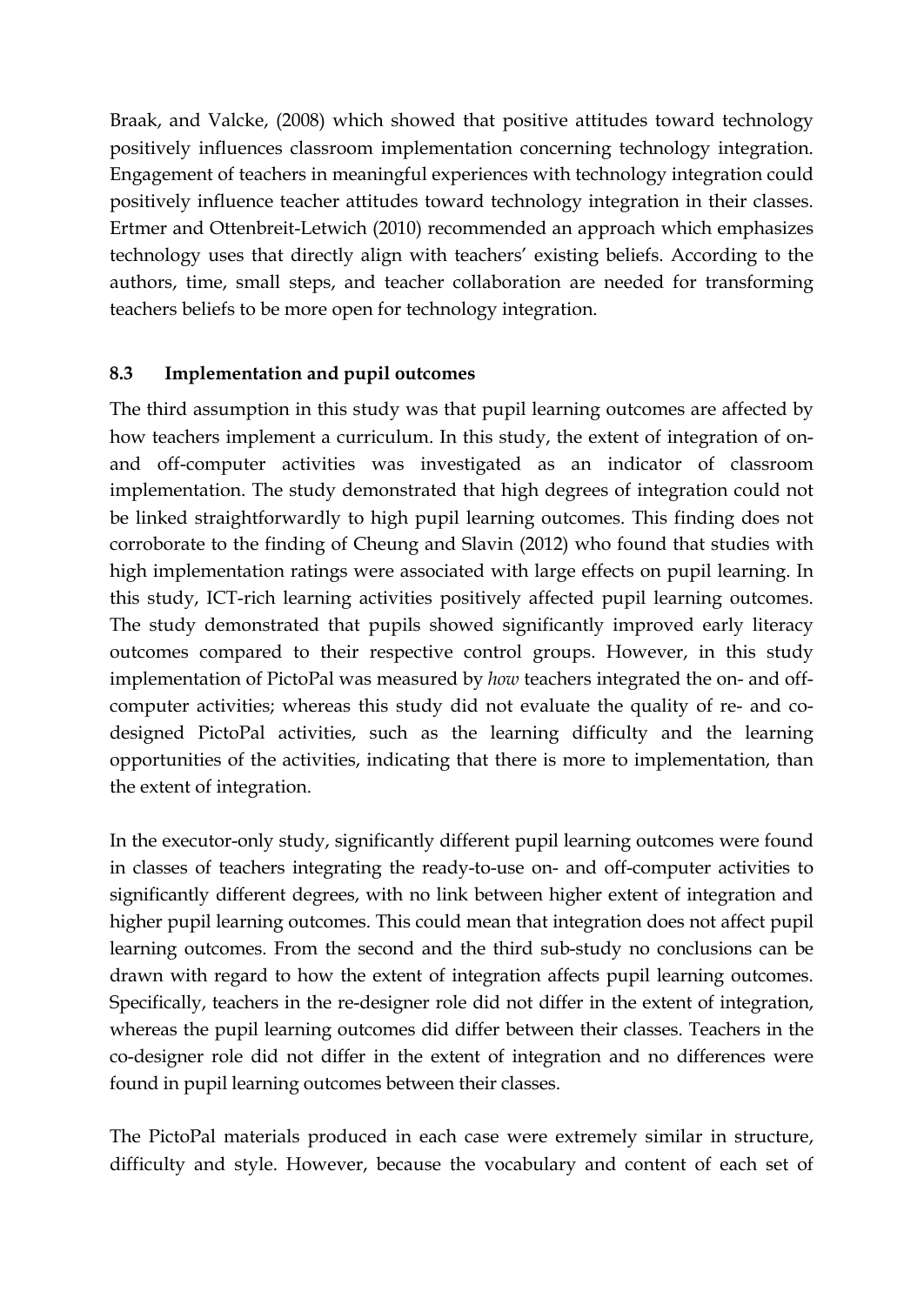materials produced did vary, it is possible that the extent of integration was less important than the variation in the content and quality of the PictoPal activities for influencing early literacy outcomes of pupils. The pupil learning outcome findings from the cross-case study support this. Specifically, when comparing senior pupil learning outcomes with their respective control groups, the proportion of variance attributable to learning with PictoPal activities was larger in the executor-only case than in the co-designer case. Yet, the small differences in the effect sizes between the executor only and co-designer case may not weigh off the benefits of teachers developing a sense of co-ownership, as was the case when teachers had a co-designer role. In the long run, children may benefit more from co- and re-designed materials, because their teachers fully embrace them and this positively affects implementation.

### **9 RECOMMENDATIONS**

Based on this study, several recommendations are provided for further research concerning teacher roles in designing ICT-rich materials and learning activities. This study combined case studies in natural settings for studying how teachers design and implement technology-rich materials and activities for early literacy with a quasi-experimental design for investigating pupil learning. Further research could use this combined approach in other educational contexts, benefitting from the rigor of the quasi-experimental design and the ecological validity of the case study.

Although not deemed feasible within the scope of this study, future investigations could pay more explicit attention to the variation in quality of teacher-made curriculum materials, as well as the resulting effects on pupil learning outcomes, and integration of ICT-rich learning activities. Teacher designed materials and activities could be reviewed by experts and compared to the ready-made PictoPal activities. If, indeed the variety in quality does account for differences in pupil learning outcomes, then exploration into ways of mitigating this variety seems warranted. For example, perhaps language experts could collaborate with teachers during design.

Also, instead of mitigating variation in materials content and quality, future research could remove it. For example, teachers in the role of executor-only could be assigned to implement the activities co-designed or re-designed by other teachers. In this way, the key variable of design participation could be changed while the materials are kept constant. The effects on both the extent of integration and pupil learning could be investigated.

Future studies could also explore teacher roles in longitudinal research to examine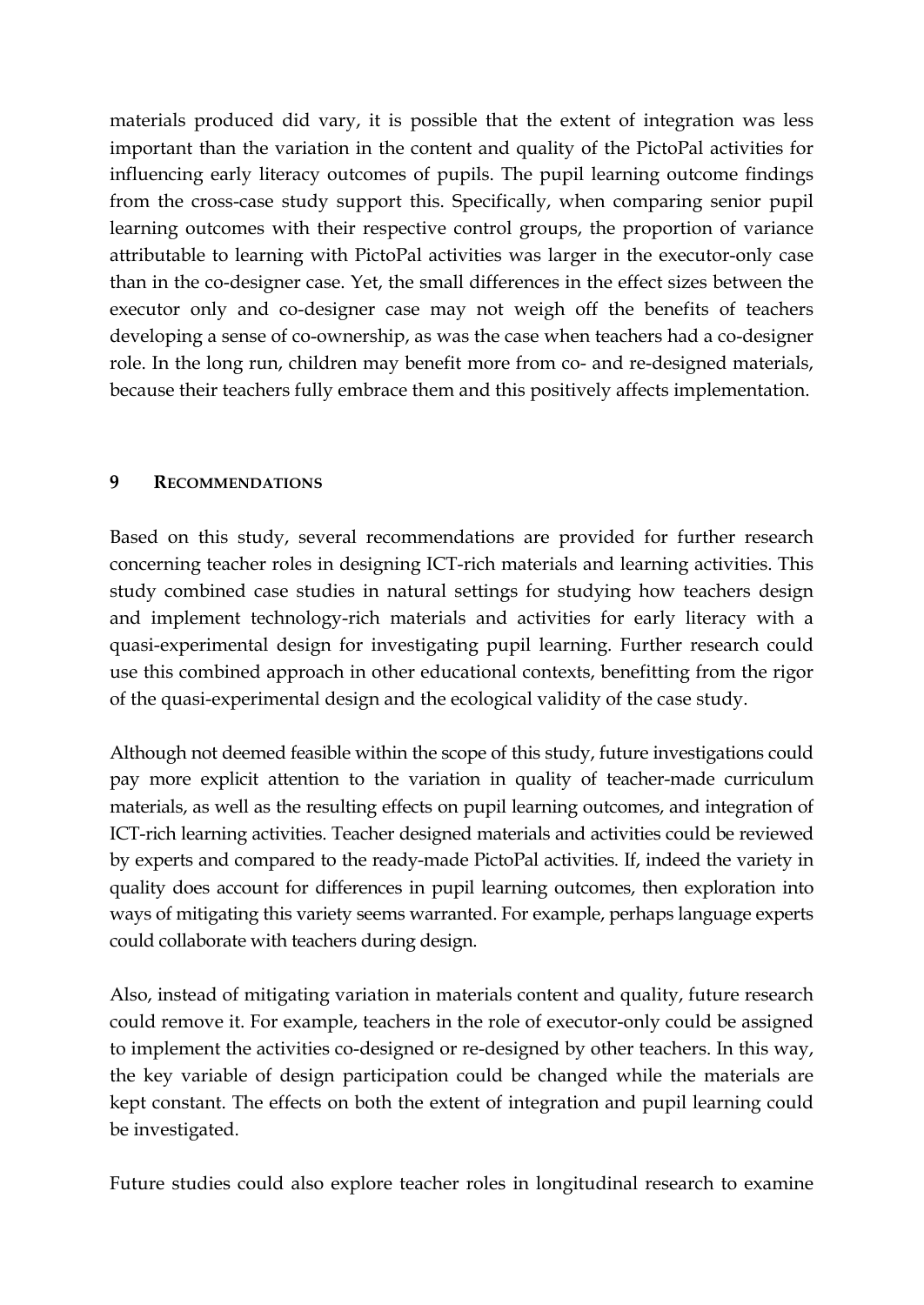how these evolve over time, and in different phases of their profession. For example, it is plausible that novice and veteran teachers may develop over time differently in their roles which could affect their technology integration. In this respect it could be helpful to know what kind of role likely suits teachers in different stages of their teaching.

With respect to measurement of pupil learning outcomes, future research incorporate differentiated tests, e.g. with difficulty levels for senior pupils and junior pupils. By including items with different difficulty levels possible ceiling effects could be resolved. Also, when investigating learning outcomes, it should be kept in mind that the learning curve of junior pupils differs from the learning curve in the senior pupil population. For example, it is difficult for a pupil to improve on the post-test if the first time of measurement the pupil scored high. Yet, for pupils who score low on a pre-test it is easier to improve during intervention and score high on a post-test. To resolve this problem, future research should include weighted items in the test measuring learning outcomes in a pre-post design.

Based on this study, it can be recommended that schools wishing to support early literacy development in kindergarteners can benefit from engaging their teachers in collaborative design of ICT-rich activities. Of the various roles teachers may have, codesign may result in highest levels of ownership and therefore longer use of the activities. Co-design of materials and activities enables teachers to explore possibilities of how to connect technology with curricular themes and activities.

#### **REFERENCES**

- Abrami, P. C., Poulsen, C., & Chambers, B. (2004). Teacher motivation to implement an educational innovation: Factors differentiating users and non-users of cooperative learning. *Educational Psychology, 24,* 201–216.
- Block, C. C., Campbell, M. J., Ninon, K., Williams, C. & Helgert, M. (2007). *Effects of AWARD reading, a technology-based approach to literacy instruction, on the reading achievement and attitudes toward reading of diverse K-1 students* (Research report 124811). Charlotte, NC: The Institute of Literacy Enhancement.
- Carl, A. (2009). *Teacher empowerment through curriculum development. Theory into practice.* Cape Town: Juta.
- Carl, A. (2005). The "voice of the teacher" in curriculum development: A voice crying in the wilderness? *South African Journal of Education, 25,* 223–228.
- Cheung, A. C. K., & Slavin, R. E. (2012). How features of educational technology applications affect students reading outcomes: A meta-analysis. *Educational Research Review, 7,* 198–215.
- Cooper, J. D. (1993). *Literacy: Helping children construct meaning*. Boston: Houghton Mifflin.
- Crow, G. M., & Pounder, D. G. (2000). Interdisciplinary teacher teams: Context, design, and process. *Educational Administration Quarterly, 36,* 216–254.
- Cviko, A., McKenney, S., & Voogt, J. (2012). Teachers enacting a technology-rich curriculum for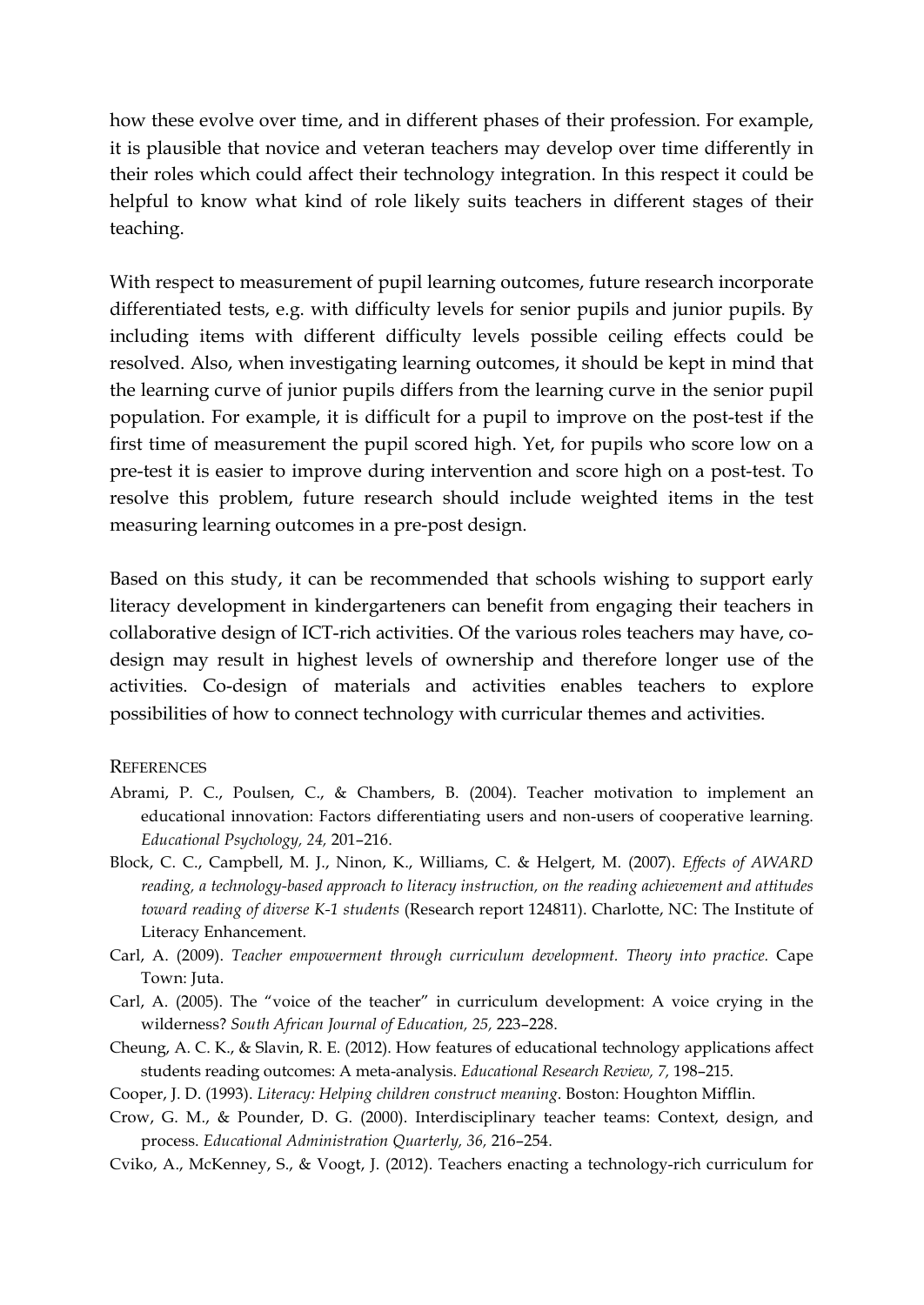emergent literacy. *Educational Technology Research and Development, 60,* 31–54.

- Cviko, A., McKenney S., & Voogt, J. (2013). The teacher as re-designer of technology integrated activities for an early literacy curriculum. *Journal of Educational Computing Research*, *48*, 447– 468*.*
- Cviko, A., McKenney, S., & Voogt, J. (2014a) Teachers as co-designers of technology-rich learning activities for early literacy. *Technology, Pedagogy and Education*, doi: 10.1080/1475939X.2014.953197
- Cviko, A., McKenney, S., & Voogt, J. (2014b). Teacher roles in designing technology-rich learning activities for early literacy: A cross-case analysis. *Computers & Education, 72,* 68–79.
- De Jong, M. T., & Bus, A. G. (2003). How well suited are electronic books? *Journal of Early Childhood Literacy, 3,* 147–164.
- De Grove, F., Bourgonjon, J., & van Looy, J. (2012). Digital games in the classroom? A contextual approach to teachers' adoption intention of digital games in formal education. *Computers in Human Behavior, 28,* 2023–2033*.*
- Doyle, W., & Ponder, G. A. (1978). The practicality ethic in teacher decision-making. *Interchange, 8,* 1–12.
- Elster, C. A. (2010). "Snow on my eyelashes": Language awareness through age-appropriate poetry experiences. *Young Children, 65,* 48–55.
- Ertmer, P. A. & Ottenbreit-Letwich, A. T. (2010). Teacher technology change: How knowledge, confidence, beliefs and culture intersect. *Journal of Research on Technology in Education, 42,*  255–284.
- Expertisecentrum Nederlands. (2010). *Doorlopende leerlijnen taal basisonderwijs. [Continous language learning in primary educaiton].* Retrieved from: http://www.leerlijnentaal.nl/
- Fishman, B. J., Marx, R. W., Best, S., & Tal, R. (2003). Linking teacher and student learning to improve professional development in systemic reform. *Teaching and Teacher Education, 19,* 643–658.
- Fullan, M. (2003). *Change forces with a vengeance.* New York: RoutledgeFalmer.
- Fullan, M. (2011). Choosing the wrong drivers for whole system reform. *Centre for Strategic Education Seminar Series Paper No. 204*. East Melbourne: Centre for Strategic Education.
- Garet, M. S., Porter, A. C., Desimone, L., Birman, B. F., & Yoon, K.S. (2001). What makes professional development effective? Results from a national sample of teachers. *American Educational Research Journal, 38*, 915–945.
- Gimbert, B., & Cristol, D. (2004). Teaching curriculum with technology: Enhancing children's technological competence during early childhood. *Early Childhood Education Journal, 31,* 207– 216.
- Hermans, R., Tondeur, J., van Braak, J., & Valcke, M. (2008). The impact of primary school teachers' educational beliefs on the classroom use of computers. *Computers & Education, 51,* 1499–1509.
- Higgins, S. (2003). *Does ICT improve teaching and learning in schools? BERA Professional User Review.*  Newcastle, UK: University of Newcastle.
- Inan, F. A., & Lowther, D. L. (2010). Factors affecting technology integration in K-12 classrooms: A path model. *Educational Technology Research and Development, 58,* 137–154.
- International Reading Association (2009). *New literacies and 21st-century technologies*. Retrieved from: http://www.reading.org/Libraries/position-statements-and-resolutions/ps1067\_ NewLiteracies21stCentury.pdf
- Justice, L. M., & Pullen, P. C. (2003). Promising interventions for promoting emergent literacy skills: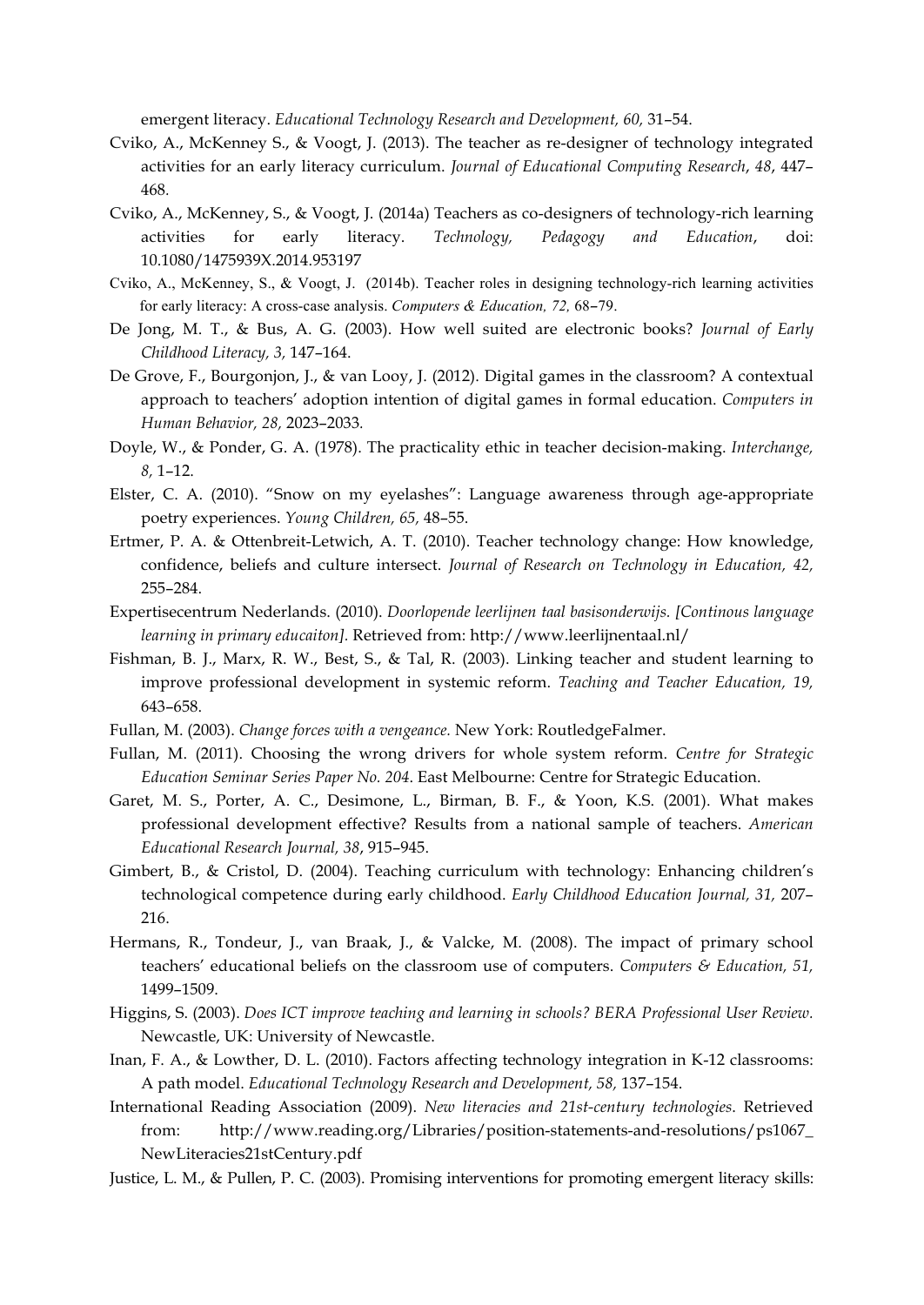Three evidence-based approaches. *Topics in Early Childhood Special Education, 23,* 99–113.

- Keengwe, J., & Onchwari, G. (2009). Technology and early childhood education: A technology integration professional development model for practicing teachers. *Early Childhood Education Journal, 37,* 209–218.
- Kenny, R. F., & McDaniel, R. (2011). The role teachers' expectations and value assessments of video games play in their adopting and integrating them into their classrooms. *British Journal of Educational Technology, 42,* 197–272.
- Kim, C., Kim, M., Lee, C., Spector, J. M., & DeMeester, K. (2013). Teacher beliefs and technology integration. *Teaching and Teacher Education, 29,* 76–85.
- Kirk, D., & MacDonald, D. (2001). Teacher voice and ownership of curriculum change. *Journal of Curriculum Studies, 33,* 551–567.
- Labbo, L. D., & Reinking, D. (2003). Computers and early literacy education. In N. Hall, J. Larson, & J. Marsch (Eds.)*, Handbook of Early Childhood Literacy Research* (pp. 338–354). Thousand Oaks, CA: Sage.
- Landry, S. H., Swank, P. R., Anthony, J. L., & Assel, M. A. (2011). An experimental study evaluating professional development activities within a state funded pre-kindergarten program. *Reading and Writing, 24,* 971–1010.
- Lowther, D. L., Inan, F. A., Ross S. M., & Strahl, J. D. (2012). Do one-to-one initiatives bridge the way to 21st century knowledge and skills? *Journal of Educational Computing Research, 46,* 1–30.
- McKenney, S., Bradley, B., & Boschman, F. (2012). *Assessing teacher beliefs about early literacy curriculum implementation*. Retrieved from: http://dspace.ou.nl/handle/1820/4028
- McKenney, S., & Voogt, J. (2009). Designing technology for emergent literacy: The PictoPal initiative. *Computers & Education, 52,* 719–729.
- McManis, L. D., & Gunnewig, S. B. (2012). Finding the education in educational technology with early learners. *Young Children, 67,* 14–24.
- Merchant, G. (2007). Digital writing in the early years. In J. Coiro, M. Knobel, C. Lankshear, & D. Leu (Eds.)*, New Literacies Research Handbook* (pp. 755–778). Mawah, NJ: Lawrence Erlbaum.
- Miles, M. B., & Huberman, A. M. (1994). *Qualitative data analysis: An expanded sourcebook.* Thousand Oaks, CA: SAGE.
- Mumford, T. V., van Iddekinge, C. H., Morgeson, F. P., & Campion, M. A. (2008). The team role test: Development and validation of a team knowledge situational knowledge test. *Journal of Applied Psychology, 3,* 250–267.
- Neuman, S. B., & Roskos, K. (2005). Whatever happened to developmentally appropriate practice in early literacy? *Young Children, 60,* 22–26.
- Niederhauser, D. S., & Lindstrom, D. L. (2006). Addressing the nets for students through constructivist technology use in K-12 classrooms. *Journal of Educational Computing Research, 34,* 91–128.
- Niess, M.L. (2005). Preparing teachers to teach science and mathematics with technology: Developing a technology pedagogical content knowledge. *Teaching and Teacher Education, 21,* 509–523.
- Parette, H. P., Quesenberry, A.C, & Blum, C. (2010). Missing the boat with technology usage in early childhood settings: A 21st century view of developmentally appropriate practice. *Early Childhood Education Journal, 37,* 335–343.
- Penuel, W. R., Fishman, B. J., Yamaguchi, R., & Gallagher, L.P. (2007). What makes professional development effective? Strategies to foster curriculum implementation. *American Educational Research Journal, 44,* 921–958.